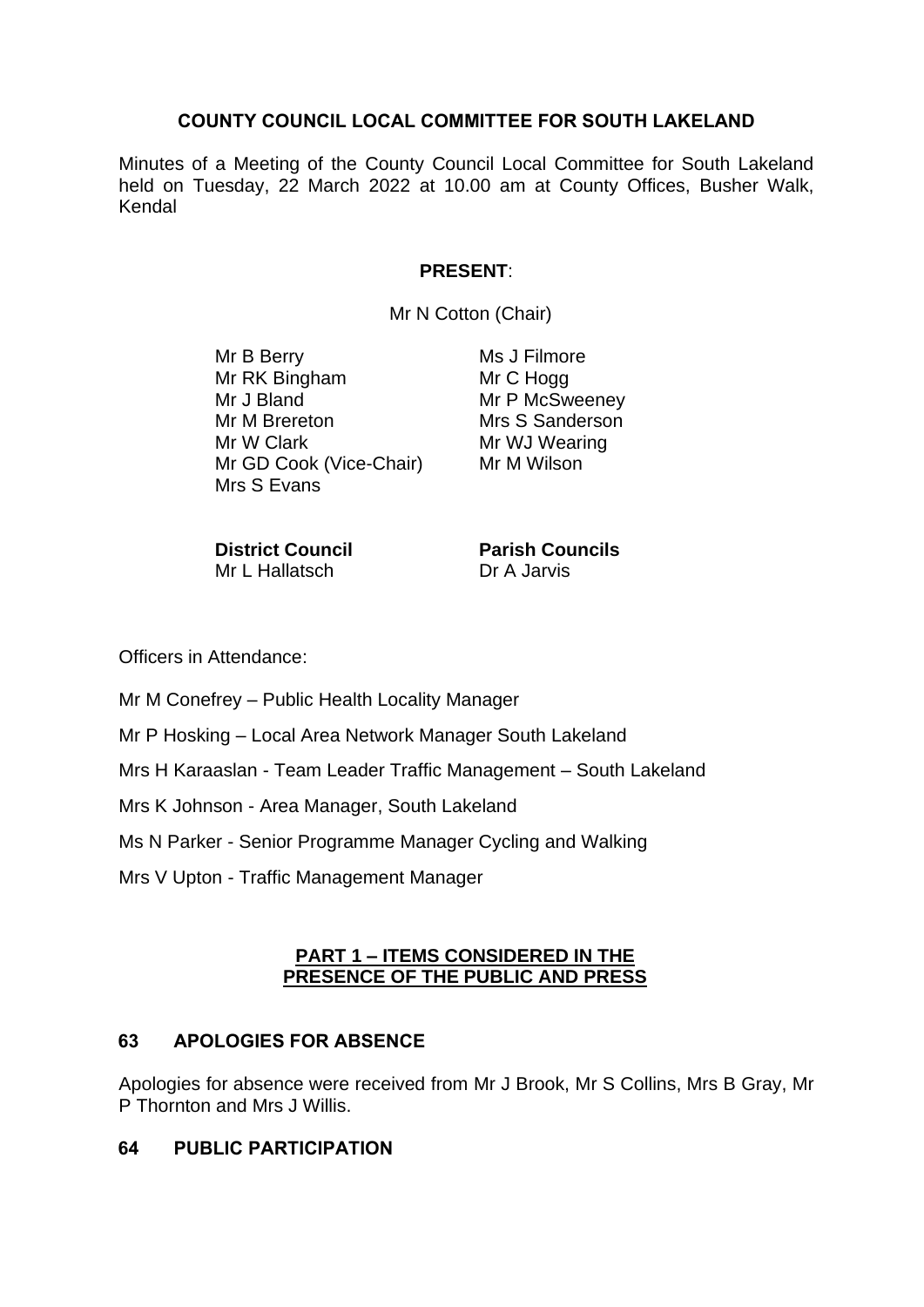# **Dawn Berry**

A petition - Traffic Calming at Sedbergh Road and Castle Green Lane was handed to the Chair with the following statement read out at the meeting:

We are petitioning the council to review and act in relation to the speed of traffic between the Castle Green Hotel and the bottom of Sedbergh Rd coming from and heading into town. I can confirm that the petition yielded a total of 366 local signatures and that this has been provided separately to the Senior Democratic Services Officer, Mrs Harrison. I can confirm that 121 e-signatures and 245 wet signatures were collected, including signatures from a leaflet drop showing strong support from those less likely to use online methods for participation in a petition or campaign.

We had strong support from most of the people asked to sign face to face - every person we asked thought that the speed on this stretch of road is a problem and that despite the previous efforts made to slow traffic down, there is still speeding along a road where there is a high number of children, pedestrians and cyclists.

The council has previously supported measures in an attempt to slow traffic down and safeguard those people - but it is plain to see that this hasn't worked well. Parents said that they would not allow their children to walk alone to school because they are scared that the speed of the traffic is a fatality waiting to happen, with drivers often failing to stop at the zebra crossing, and the speed and proximity of cars to the pavement also of concern. Most people petitioned had witnessed a failure to stop at the zebra crossing in their recent memory, many giving first-hand accounts of failures to stop within the last few days when we were collecting signatures.

In a recently undertaken phone GPS study of average speeds along this stretch undertaken as part of the council's '20's plenty' campaign, it can be seen that this stretch of road does indeed have average speeds of over 30mph. Clearly the speed limit here is having little effect on the behaviour of many users and there is strong local support to properly review the speeds at which people are travelling, and to take effective and expeditious action before an accident occurs. We have also been advised by the Traffic Management Team Leader for Cumbria County Council that further speed data will beor possibly has already been - collected, following support at a Casualty Reduction and Safer Highways meeting, and I hope that the weight of concern from local residents is also taken into consideration when that statistical data has been reviewed.

Many of the people we spoke with felt that an alert to drivers advising them of their speed at the top and bottom of the road would support drivers in their awareness - many drivers coming down the hill towards Kendal town centre have driven from country roads and the motorway and the incline lends itself to gathering speed without perhaps drivers realising. Conversely, the speed of cars coming up the hill increases as they leave the town and head towards more rural areas. Another solution mooted by some people was of having an average speed check or camera system in place to check the speed at which cars are travelling, generating income for the council as well as slowing traffic.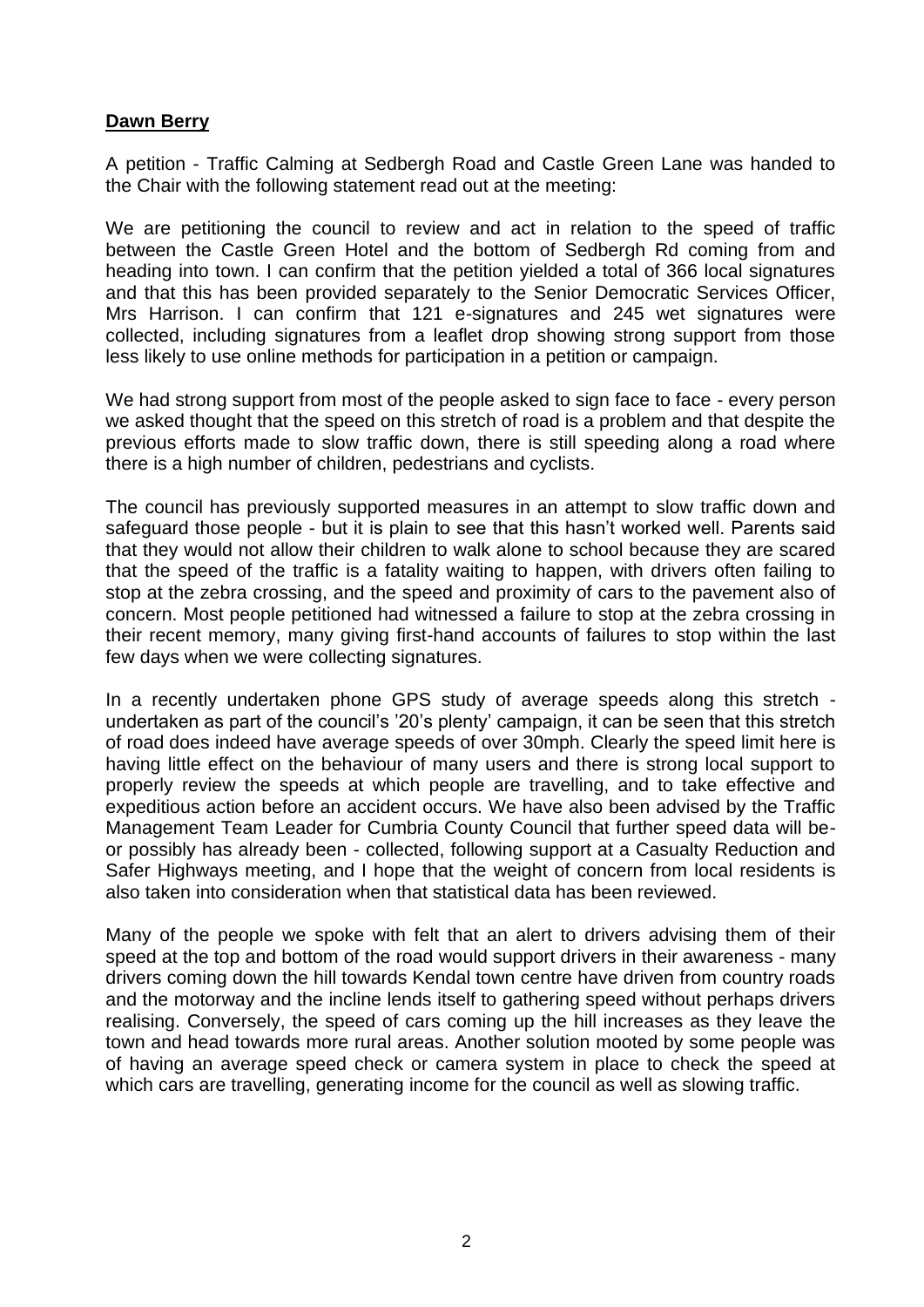# **Rachel Leigh**

This statement was received by email regarding Sedbergh Road, Kendal. This statement was read out by the Area Manager.

My name is Rachel Leigh. I am emailing you on behalf of myself and my husband, Simon as we live at Sedbergh Road, Kendal. We have been made aware of the road safety petition that is currently ongoing and the meeting that is due to take place next week regarding this matter. We have lived on Sedbergh Road for over 10 years and have never had an issue with cars speeding on the road. We have no problem if slow down signs or the digital happy/sad face etc are installed along Sedbergh Road however we are seriously against any form of speed bumps being installed on the road. I have also spoken to a number of other residents on Sedbergh road, and whilst they also have no issue with signs/ speed limits etc every person we spoke to was also dead against any form of speed bumps (such as the ones already in place on Queens Road and Vicarage Drive).

Chair's response:

Thank you for coming to Local Committee today to read out and present your petition and for the statements regarding traffic calming at Sedbergh Road and Castle Green Lane in Kendal.

The concerns regarding vehicle speeds have been raised at the Casualty Reduction and Safer Highways (CRASH) meeting held with Cumbia Constabulary and partner agencies. To fully assess vehicle speeds traffic data will be collected between the Railway Bridge and Castle Green Hotel on the A684. It is anticipated the data will be collected in late March.

Once traffic data has been collected and collision records considered it will be referred back to CRASH for consideration with Cumbria Constabulary, following which a report will be prepared for discussion and consideration of next steps with the Highways and Transportation Working Group.

#### **Cllr Eamonn Hennessy**

This statement was received by email regarding Kendal Town Council's request for a 20mph speed limit. This statement was read out by the Area Manager.

26 million people in the UK now live in a local authority that has accepted 20mph is the right speed limit where people live, work and play.

Scotland and Wales have committed to rolling out 20mph speed limits on most residential and urban streets. Just this week Wirral, Southampton, Otley and Hereford councils have confirmed the roll out of 20mph and there are now more 20's Plenty campaigns in England than there are Sainsbury's supermarkets.

Both the United Nations and the World Health organisation has affirmed that "where traffic mixes with pedestrians and cyclists a 30mph limit is not consistent with the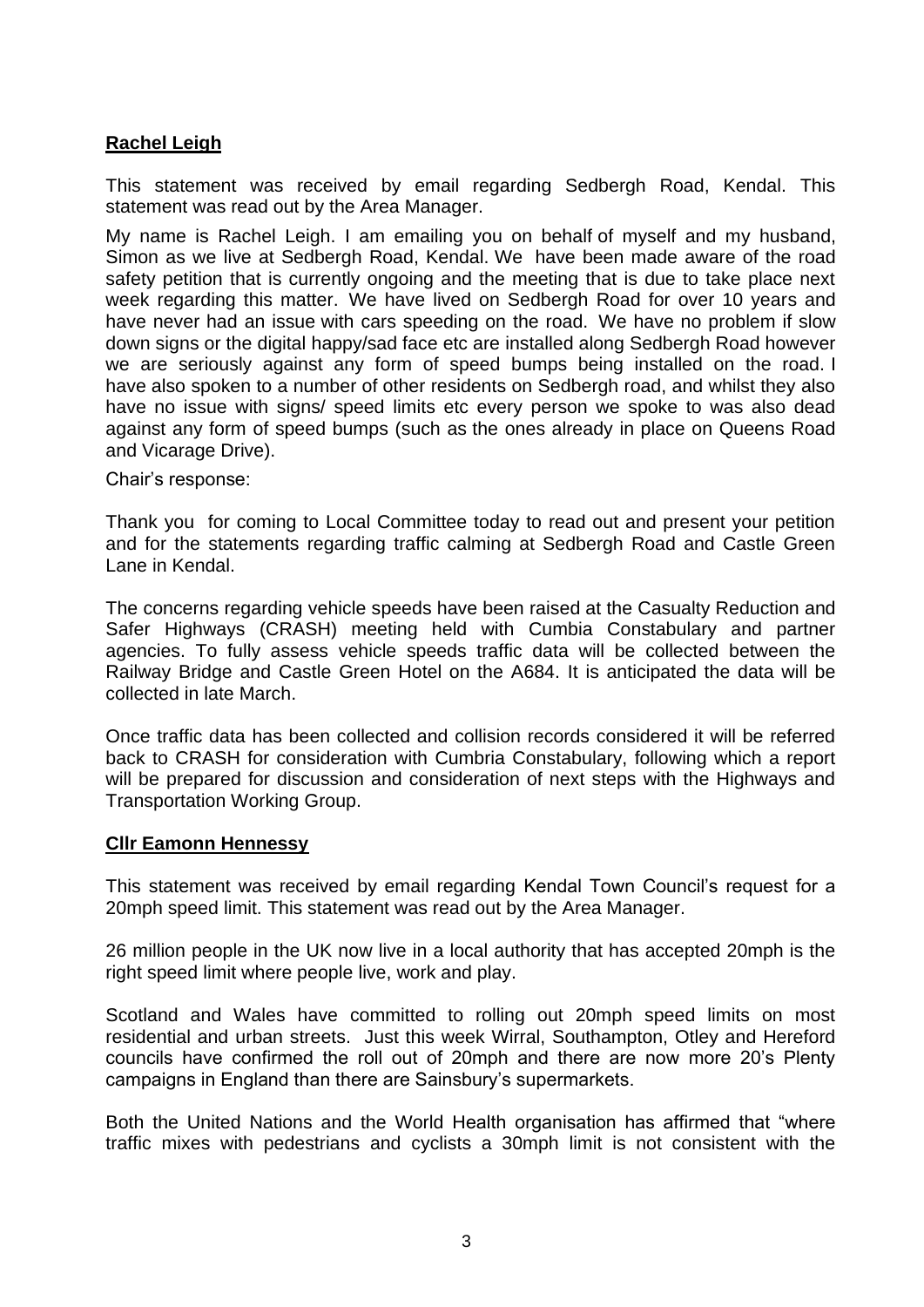Common Law duty of councils to protect residents.

20mph speed limits are becoming common place and with very good reason.

The implementation of lower speed limits has far-reaching benefits and in terms of many of the issues we face is low hanging fruit. It's relatively easy and low cost to put in place.

These benefits pertain to many of the issues local authorities like ours claim to view as priorities.

In brief, these are the facts –

#### Climate Emergency

Latest research shows a reduction in emissions of up to 28% when traveling at 20mph compared with 30mph.

#### Cleaner Air / Health

Over 300,000 premature deaths are caused in the EU by particulate matter (PM10).

PM10 is linked with stunted lung growth and impaired cognitive development in children and may also lead to bronchitis, strokes, and heart attacks. 20mph has been shown to reduce PM10 by up to 10%.

#### **Biodiversity**

Further to the above PM10 depletes soil nutrients, causes water courses to become more acidic and can damage sensitive crops. This can have a major effect on birds, pollinators, fish and other flora and fauna.

# **Safety**

A child hit by a car is three times more likely to be killed when hit by a car traveling at 30mph compared with 20mph.

Stopping distances are halved. A wider field of vision due to lower speed leads to better perception and fewer accidents.

# **Congestion**

The most recent research shows that journey times in an urban environment can be REDUCED by 8% when speed limits are lower. This is due to better traffic flow caused by increased road user confidence to carry out certain manoeuvres such as changing lanes, pulling into or out of junctions or sudden braking.

# Active Travel

A study in 2020 showed that 66% of people felt it too dangerous to cycle on our roads. Over 50% of people walk less than a mile a day. Around 60% of people in Kendal drive less than 2.5 miles every day to get to work! We must provide infrastructure to allow safe alternative methods and active travel groups agree that implementing 20mph is the simplest way of beginning to achieve this goal.

#### Cost

A fatal accident costs the public purse around £2 million. A minor accident still around £20,000. It is demonstrable via numerous examples and by guidance from the national 20s Plenty campaign that this scheme should cost less than £5 per head. Numerous examples can be provided.

Considering all of the above we at Kendal Town Council urge Cumbria County Council to move this matter forward at pace. Options which separate perceived residential roads from arterial routes are unhelpful and partial implementation of this scheme is where costs will begin to arise. The benefits listed pertain more so on busier routes than they do to solely "residential" roads on our estates.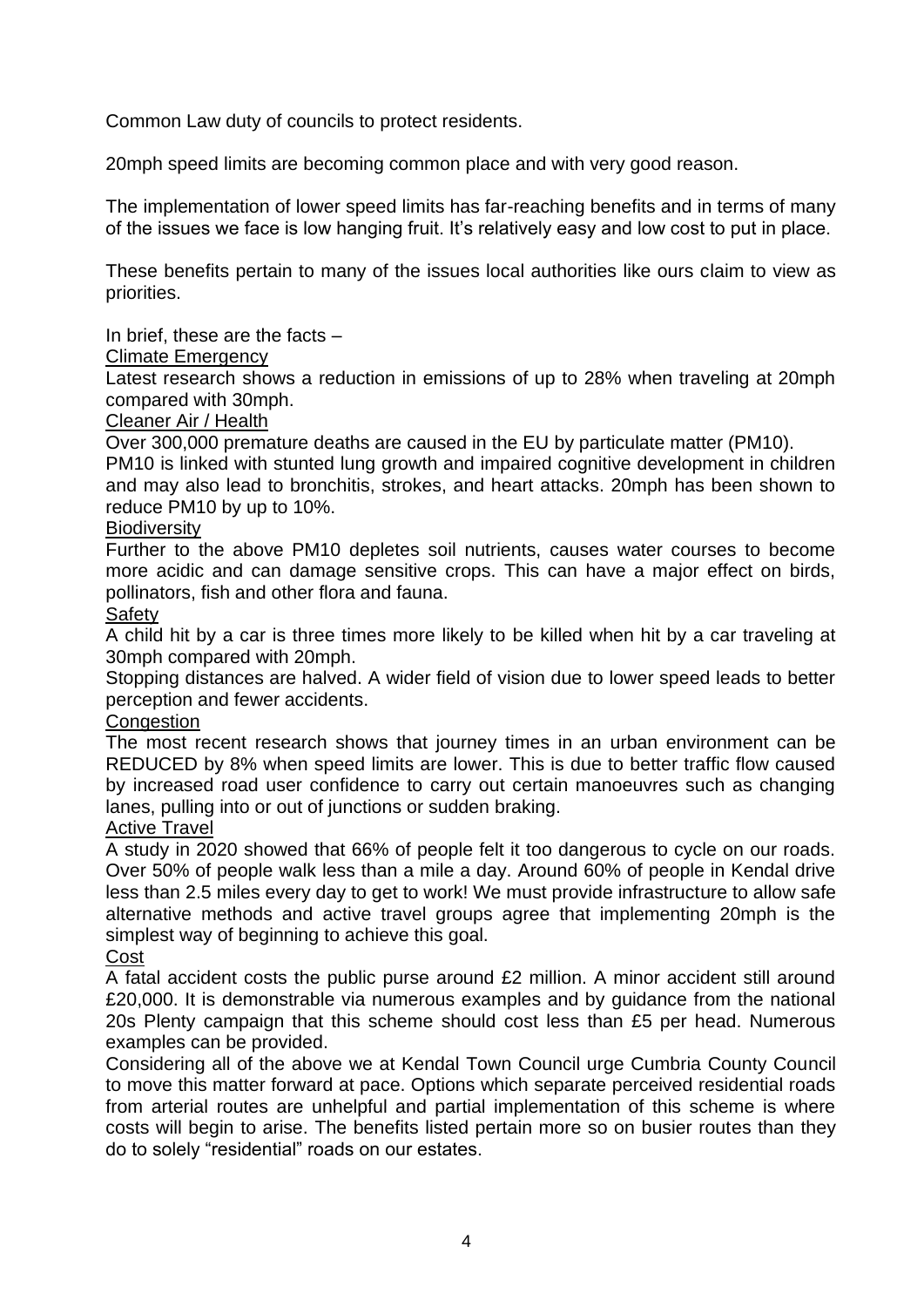Our request for a "signs only" all of town 20mph speed limit with the potential for minimal traffic calming interventions in the future if required, can only make our town cleaner, safer and friendlier. This does not need to be complicated and we ask for the urgent support of both councillors and officers in moving this matter forward.

Cllr Eamonn Hennessy Chair of Kendal Town Council's Environment and Highways Committee.

Chair's response:

Thank you Cllr Hennessey for your presentation on the benefits of a 20mph scheme for Kendal Town Centre.

This Local Committee recognises the benefits of 20mph. We are shortly to consider a report on the 20mph scheme requested by Kendal Town Council and a recommendation for officers to work with the Town Council to take this forward. We will keep in mind the information in your presentation in considering the report under the Highways and Transport Working Group report as item no. 10.

#### **Paul Holdsworth**

During this item, Appendix G of the Kendal Northern Access Route Strategic Outline Business Case (SOBC), Table 4.1: Scenario 1: 2036 Base junction capacity results, and Table 4.2: Scenario 2: 2036 Local Plan junction capacity results was tabled.

Hello, my name is Paul Holdsworth. I'm a Kendal resident and have campaigned for many years on sustainable transport issues here in Kendal.

I set up 20's Plenty for Kendal eight years ago, and I used Freedom of Information legislation to oblige CCC to release the Strategic Outline Business Case for the Kendal Northern Access Route (KNAR). After a year of back-and-forth, the council failed to provide the Information Commissioner with any credible argument for withholding the SOBC, and was instructed to release it in full, which it did.

So, having got the document, you won't be surprised to know that I've read it very carefully.

And what strikes me about the SOBC is that it doesn't offer any evidence for the claim that it will reduce congestion in town.

Or rather, it only shows that the KNAR would reduce congestion on those rare occasions that the M6 is shut. Of that, there is no doubt.

But apart from that, the SOBC doesn't contain any hard evidence or analysis that the KNAR would reduce congestion. On the contrary, it shows that congestion in town will rise after the road is built, and massively.

In appendix G of the SOBC, are Table 4.1: Scenario 1: 2036 Base junction capacity results, and Table 4.2: Scenario 2: 2036 Local Plan junction capacity results. You should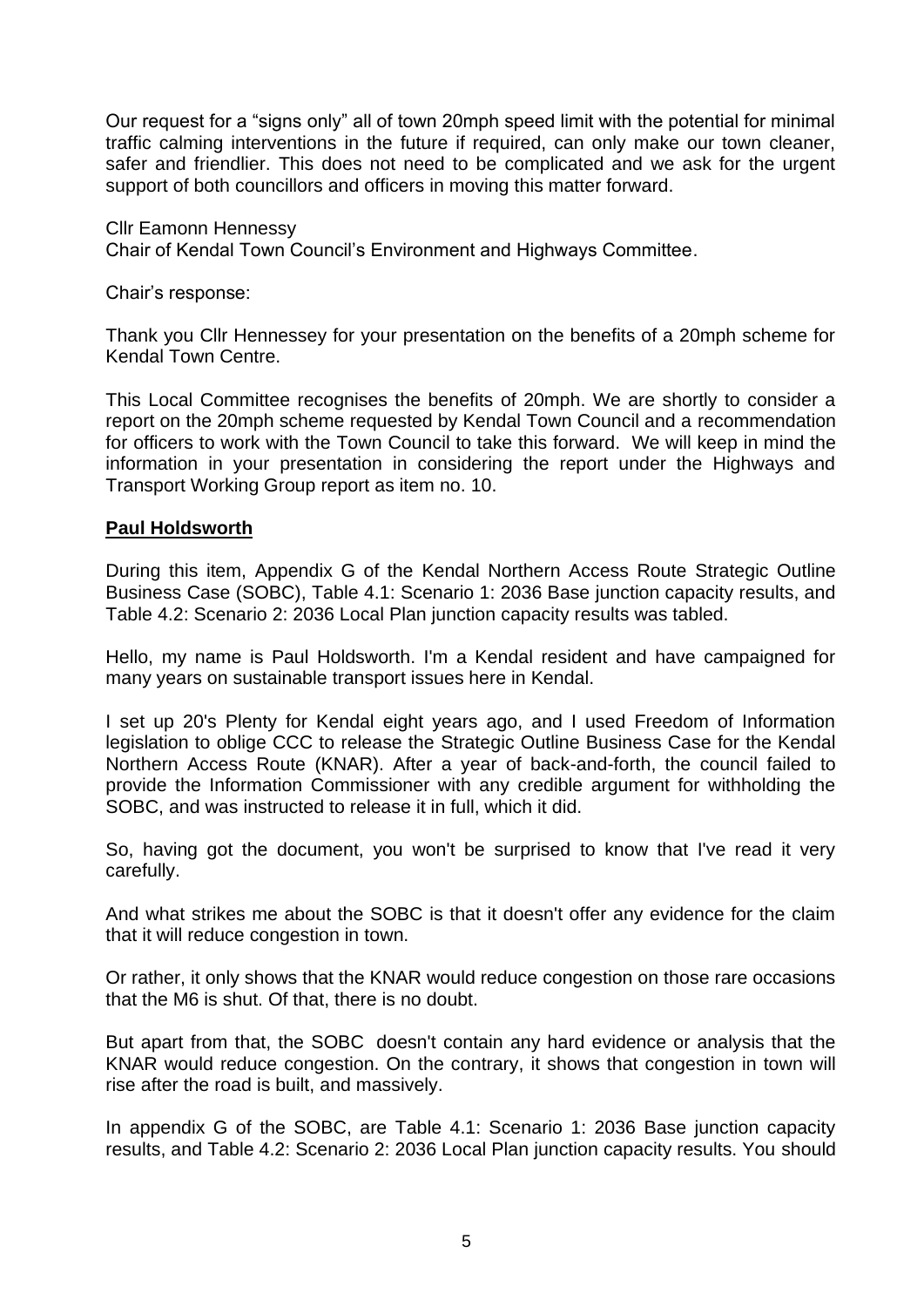have copies of those tables available to you today.

Those tables look at junctions running over their design capacity, which of course causes tailbacks to develop - a key indicator of congestion in Kendal.

You'll see that the baseline figure for junctions running over capacity in the morning and evening peaks is four junctions and three junctions respectively.

Now, if the KNAR were indeed "...expected to provide congestion relief and air quality improvements in Kendal town centre", as claimed in the LCWIP, you'd expect to see the number of junctions in town that can't cope with the traffic volumes using them to go down, wouldn't you? That would be a realistic indication that congestion in Kendal would be relieved, wouldn't it?

But instead, the tables show the opposite. They show that loads more junctions will run over capacity after the KNAR is built. That congestion will go through the roof, with between 13 and 45 junctions running at over-capacity, depending on the scenario.

That's a tripling of congested junctions - at a minimum - and potentially an eleven-fold increase in junctions unable to cope with predicted motor traffic volumes!

Yet the LCWIP claims the KNAR would result in an "...expected reduction in traffic and reduced need for vehicular capacity". Meanwhile, the analysis in your own SOBC says the opposite.

On the back of this, the LCWIP states that the KNAR "...creates a very significant opportunity for major transformational change for walking and cycling in the town." In the circumstances, to hang so many of our aspirations for walking and cycling in Kendal on a massively costly and damaging road scheme, that has been assessed in the SOBC as being of low deliverability, seems bonkers.

My question is this. Why does the LCWIP claim that the KNAR will reduce traffic and reduce the need for vehicular capacity, when the SOBC says the opposite?

Chair's response:

Thank you for your statement, and question on the Strategic Outline Business Case for the Kendal Northern Access Route. I have discussed with my officers, and they have provided the following statement:

The evidence provided in the Strategic Outline Business Case for the Kendal Northern Access Route shows that the scheme would reduce traffic in the town centre by providing an alternative route for through traffic. Appendix G summarises the transport modelling undertaken to forecast the impact of four scheme options against a 'do minimum' scenario which assumes no major transport interventions.

Tables 4.1 and 4.2 show the number of junctions close to or over capacity in Kendal across those scenarios. They forecast an increase in overcapacity junctions across Kendal from 2011 to the future year of 2036 due to projected traffic growth. However,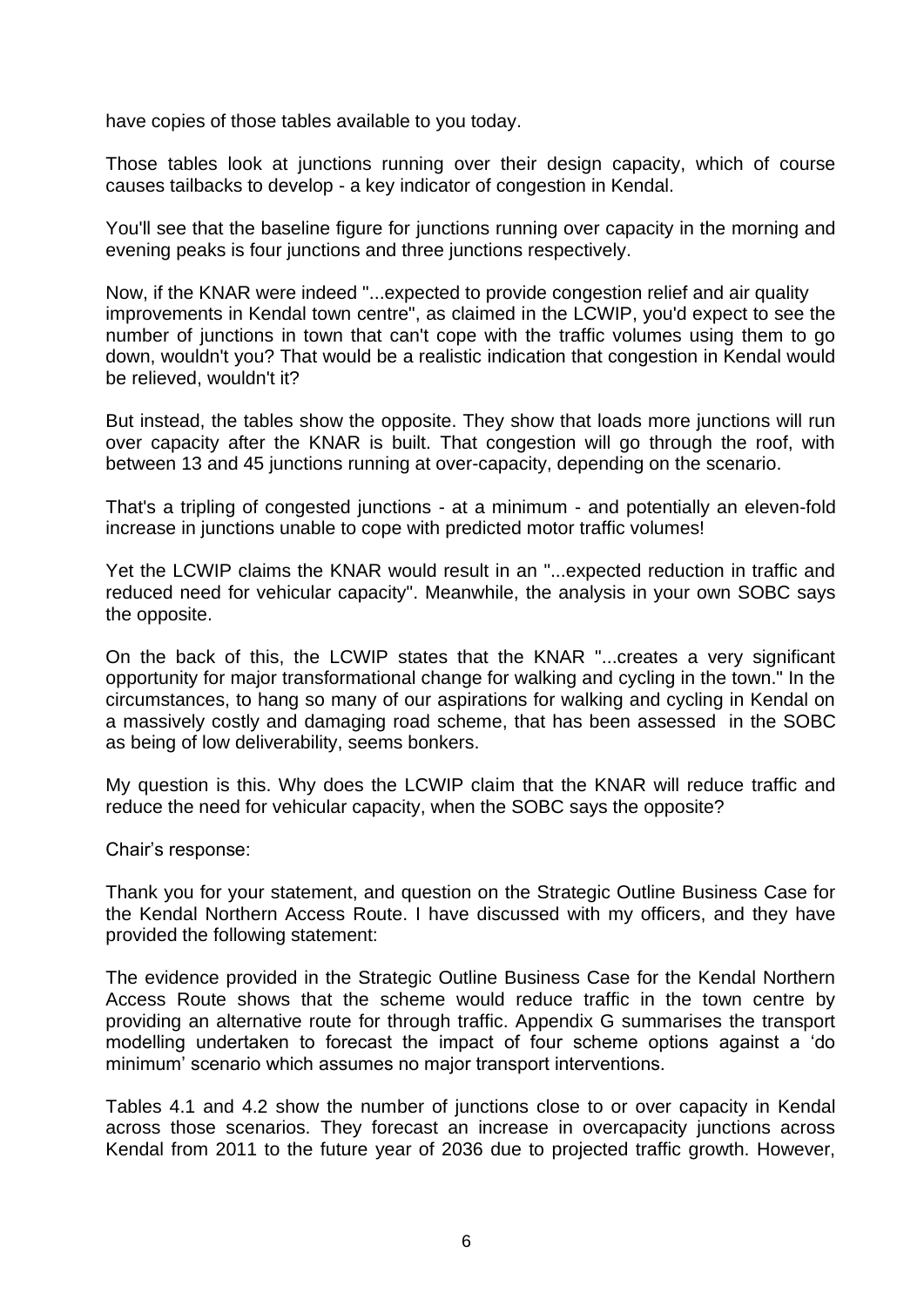they also show that the Kendal Northern Access Route would reduce the number of overcapacity junctions in 2036 compared to the do minimum scenario in the same year. The results in Appendix G show a reduction in journey times and distances travelled with the implementation of the Northern scheme when compared to the do minimum. This reduction is due to traffic rerouting onto the Kendal Northern Access Route, reducing the impact of vehicular traffic in the town centre.

It is also important to note that the economic case these figures are derived from is one of five elements that comprise a business case and it will be subject to ongoing assessment.

In Autumn 2022 a public consultation on KNAR is anticipated, this will gather feedback on the scheme and the potential options. The feedback from the consultation will be used to inform the business case for the scheme for submission to government. The Outline Business Case is expected to be completed in early 2023.

The Chair asked Mr Holdsworth if he had one supplementary question to clarify any point relating to his question. Mr Holdsworth did not think the response had answered his question and considered it to be difficult to add anything thinking on his feet at the meeting and without him seeing the Chair's response in advance of the meeting. The Chair invited Mr Holdsworth to submit a supplementary question after the meeting and advised that he would receive a written response.

# **LUKE MELLARD**

This statement was received by email and was read out by the Area Manager.

To whom it may concern I feel compelled to express my disappointment with the final proposed local cycling and walking plan.

I'm 40 years old and learned about climate change in school 30 years ago. I honestly felt then it would be my generation that would make necessary change happen but it is now clear that we have failed. Our politicians, enabled by apathy, media bias and a broken democratic system has failed and our hope must pass to our children.

The LCWIP report, coming at a time of 'climate emergency', after COP26, and in the face of a cost of living crisis driven by hyper-inflation of hydrocarbon energy costs, couldn't be more underwhelming. The Russian war in Ukraine has also exposed what we already knew, that we must accelerate our change to sustainable transport as part of a series of changes to rapidly reduce our reliance on fossil fuels and the countries that provide them. Not only is this change necessitated by climate change, it is an issue of national security.

Modal shifts in transport to active travel alternatives can be achieved quickly and cheaply with political will. Meanwhile electrification of a transport system and greening of the grid is a decades long process costing hundreds of billions.

Enabling this change is also possible at local levels, with local benefits. We don't have to wait for global changes in markets, infrastructure and trillions in investment. It offers win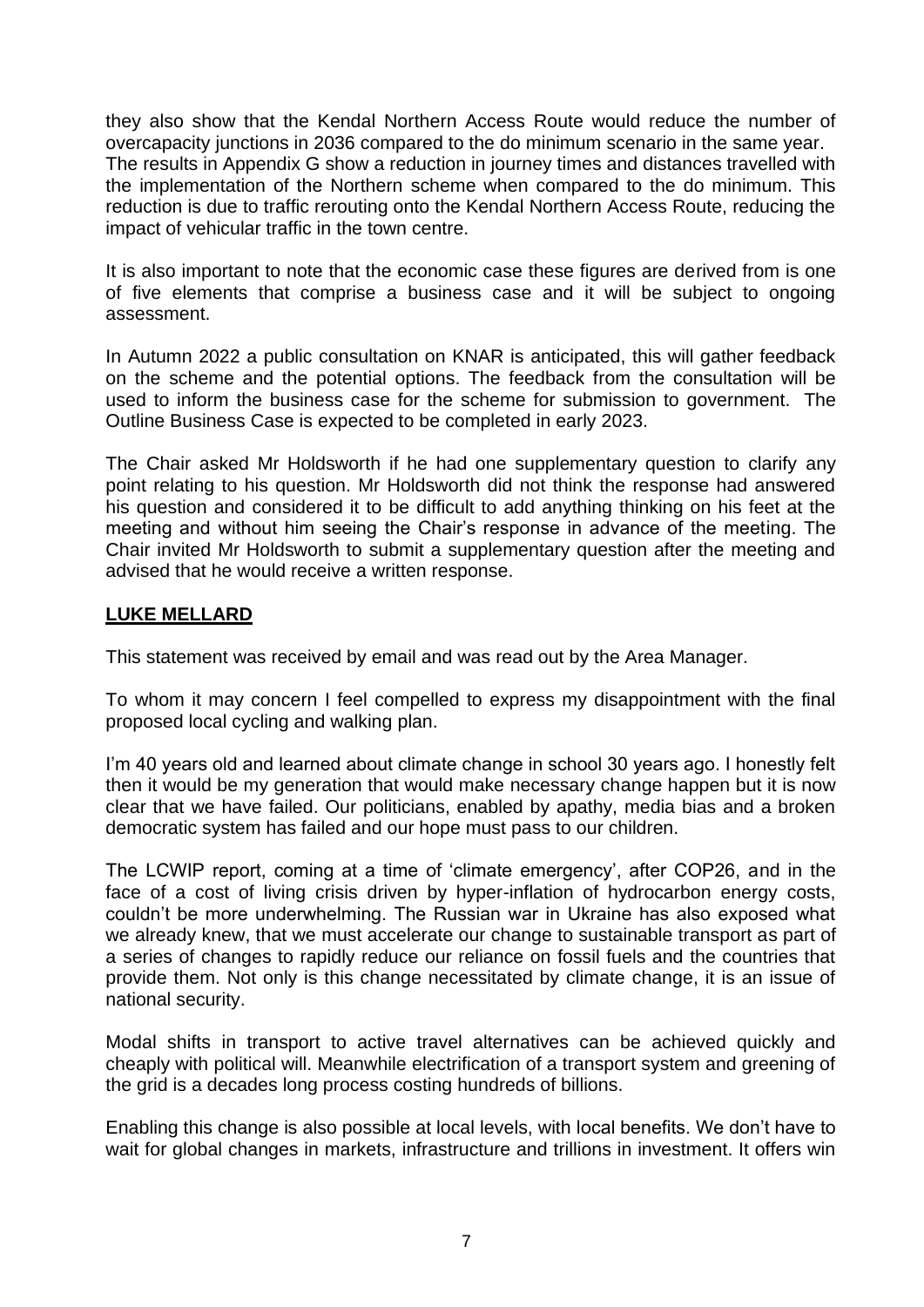win health benefits and taking cars off the road drastically improves our local area and experiences. The one over reaching benefit of the pandemic lockdowns in a sea of negative impacts was the reduction of cars on the road and the freedom we all felt on foot and on our bikes as the ever present danger of motoring was reduced and we felt safe to ride with our kids. That's a feeling I can't forget and I'm saddened that this council clearly favours increased car use over active travel.

Your words are one thing but this favouring is evident by the lack of ambition to provide safe, segregated alternatives to driving whilst simultaneously tying further investment to the Kendal Northern Access Road (KNAR). History shows us road building does little to nothing to reduce congestion. Induced demand of road building increases car journeys and the vast majority of people driving from Windermere road and out onto the A6 are headed into town, schools, industrial estates and the three major supermarkets at that end of town. Journeys that often could be cycled if safe, car free, fit for purpose infrastructure was available.

Even if the entire outline plan was delivered tomorrow, it would still fall short. Where is the access to primary schools across town for example? This whole process in hindsight looks like a complete waste of time and energy at best and at worst a gas lighting exercise by a council more concerned by nimbyism and self interest of councillors. Big talk and no action once again. A wasted opportunity to improve our town, enhance it's economy, attract visitors and improve the health and safety of its residents, especially our children, whilst enabling us all to save money in future too.

When I see you pose next to the new Gooseholme bridge and claim the credit for delivery, I'll remember this and think to myself wouldn't it be nice to be able to safely cycle there with my kids and use what my taxes have helped pay for. And you better believe it that I'll remember this at the ballot box.

It is so sad that I and many others will continue to be forced to take the car to the station, to school, to the leisure centre, to the supermarket, to town and elsewhere when we would much prefer to cycle. And when the guilt and cost of driving gets too high, without the alternatives, it's a shame that Amazon will reap the benefits instead of local businesses.

#### Yours,

A motorist, pedestrian, cyclist, father, husband, resident, disgruntled unrepresented band F council tax payer. Luke Mellard

Chair's response:

Thank you for your statement on the Kendal LCWIP.

The LCWIP sets out a prioritised plan for investment in Cycling and Walking in line with Government's guidance. The implementation of LCWIPs aims to get more people making journeys by bike and on foot for short journeys in urban areas.

The Kendal LCWIP identifies the core priority network to be delivered as a starting point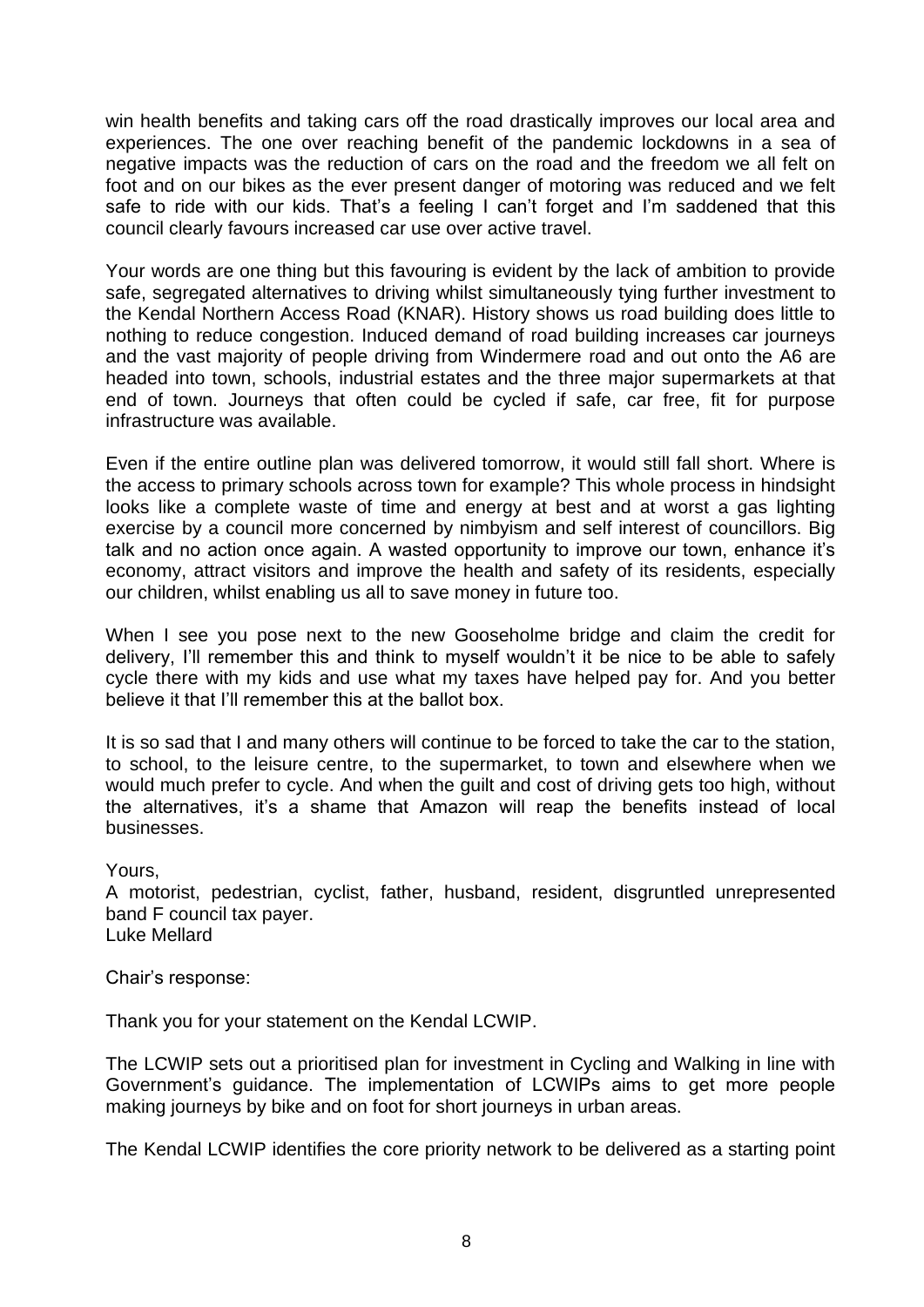to build on in the future. The LCWIP includes 31 km of cycling route and 21 km of walking routes alongside a core walking zone in Kendal town centre.

Support for walking and cycling infrastructure usually increases further once it is built and people are using it. Over time these priorities can be built on to deliver a more extensive network to encourage a step change in the numbers of people cycling and walking.

The Technical LCWIP report identifies a secondary network or routes that provides access to a wider range of locations including Sandylands, Kirkbarrow, Gillinggate and Netherfield.

#### **Paul Vousden**

This statement was received by email and was read out by the Area Manager.

I would like the question below to be asked on my behalf at the meeting on the 22nd March regarding the North Road and cycling infrastructure.

This plan seems reactive to a problem of travel times by car as it is today, rather than preparing for a future that is on a trajectory to look very different. Can you provide some insight into how you think the North Road will help, in an era when the trend is for more work from home, more goods delivery, more active travel, the almost certain growth of personal electric vehicles, the drive for reduced carbon emissions and encouragement of more active lifestyles?

I look forward to your response. It might be possible to be there in person. Could you let me know where the meeting will take place and what is the last possible time you need my confirmation?

Many Thanks Paul Vousden. Kendal Resident

Chair's response:

Thank you for your question on the future travel trends and their impact on the Kendal Northern Access Route.

It is agreed that travel in the future will be different to today, and we are aiming to increase the number of people walking and cycling, especially for shorter journeys, as stated in the LCWIP. However, it is also recognised that travel by private vehicle will remain important in rural areas, for longer-distance journeys, and that goods journeys will still need to be made by road. The Kendal Northern Access Route will provide an alternative route for these trips, removing through traffic from Kendal; this will improve air quality and reduce traffic impacts within the town centre, as well as making the highway network more resilient to motorway or bridge closures.

# **JOHN OWEN**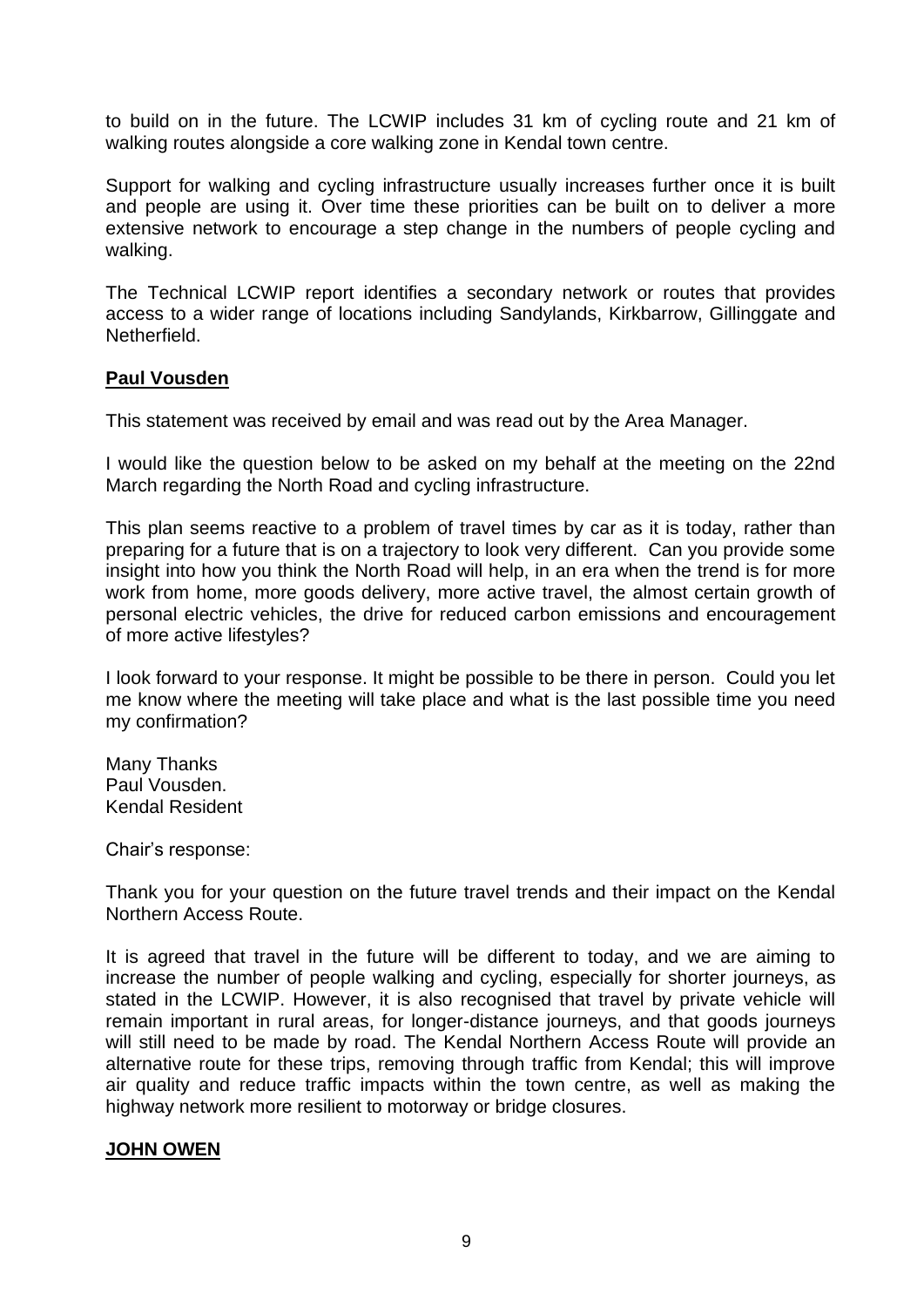This statement was received by email and was read out by the Area Manager.

I cannot attend in person. I would like to establish that I am a Kendal local resident

In his foreword to Kendal's LCWIP, Cllr Cotton writes that "through the delivery of the LCWIP we want cycling and walking to be the preferred way to travel, for shorter journeys." But readers of the plan are left guessing what, specifically, is meant by "preferred": is the ambition that cycling and walking, taken together, will have the largest modal share?

I would like to know why there are no modal share targets in Kendal's LCWIP. This is especially mystifying given that the very first national policy cited in the 'Existing Context' section is Gear Change, which contains a prominent target to increase the proportion of trips taken in towns and cities made by walking and cycling to 50% by 2030. The government's subsequent Net Zero Strategy built on and broke down this 50% target, not only telling us that the 2021 baseline is estimated to be 42%, but also committing to growth targets of:

- 46% of trips taken in towns and cities made by walking and cycling by 2025;
- 50% by 2030 (as previously announced); and
- 55% by 2035.

Breaking those targets down further, that's a stated ambition for the combined modal share of walking and cycling to grow by 1% per year. One per cent per year: that would seem to be achievable. It's certainly measurable.

How can officers, councillors, stakeholders and residents work out whether the network detailed within the LCWIP is delivering on what it sets out to do - making, in Cllr Cotton's words, "cycling and walking to be the preferred way to travel" in the absence of any mode share targets? I hope committee members will concede that many residents will read a lack of ambition and a lack of determination into the lack of targets.

In closing, I'll re-state my central question: I would like to know why there are no modal share targets in Kendal's LCWIP.

I look forward to reading the committee's response. Thank you. Jon Owen

Chair's response: Thank you for your question on the Kendal LCWIP.

The Cumbria Transport Infrastructure Plan, which was adopted last month by the Council and Cumbria Local Enterprise Partnership, sets out the overarching strategy for active travel in Cumbria. Section 6.3 of the plan, page 102 sets how the plan will be monitored and evaluated. The Clean and Healthy objective has the targeted outcome to increase the proportion of adults walking and cycling for travel at least once per week in Cumbria, reflecting an increase in active travel.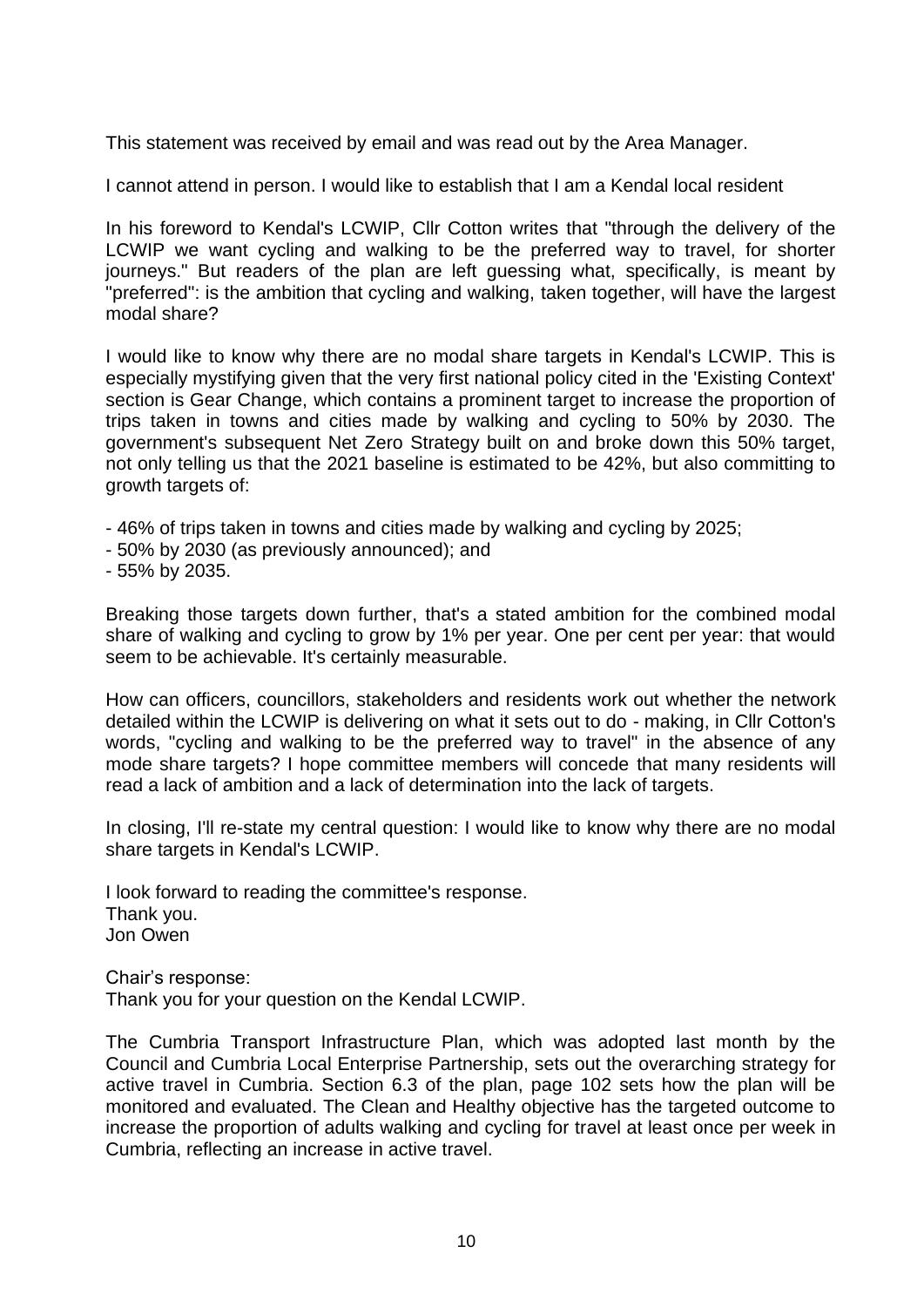Currently in South Lakeland, only seven per cent of people cycle and 29 per cent of people walk to work, and four per cent of children travel by bike and 53 per cent walk to school. The ambition for Kendal is to grow the number of people walking and cycling from this baseline.

The LCWIP is not a funded plan; however, having an adopted and supported LCWIP puts us in the best possible position to secure external funding to deliver the improvements identified in the plan. The LCWIP provides the first step to secure funding and by delivering the plan we will achieve our aim to get more people cycling and walking in Kendal.

# **KAREN GEE**

Ms Gee advised the committee of the following:

- She was a local resident
- She had run a junior cycling club and had established that eventually the juniors would be cycling on busy roads
- When on holiday she had observed how cyclists rode their bikes in other countries
- She was terrified that the junior cyclists that had now grown up were now at risk on busy roads
- She was now campaigning for cycling and was a member of the Local Cycling and Walking Infrastructure Plan Working Group
- She had already emailed the Committee directly with links and information pertaining to cycling
- The statement below had been submitted to the Working Group and this was the statement read out to the Committee:

I appreciate the hard work that has been undertaken by the team to produce this document, and I really do hope that it delivers widespread modal shift so that the 78% of Kendal residents who also work in the town are able to leave their car at home and either walk or cycle.

The recent IPCC climate change report together with the current record fuel prices are sobering reminders that this a pressing issue that requires immediate and widespread action.

These are the main observations I've drawn from the summary LCWIP:

• There is a huge potential for active travel in Kendal and the benefits are far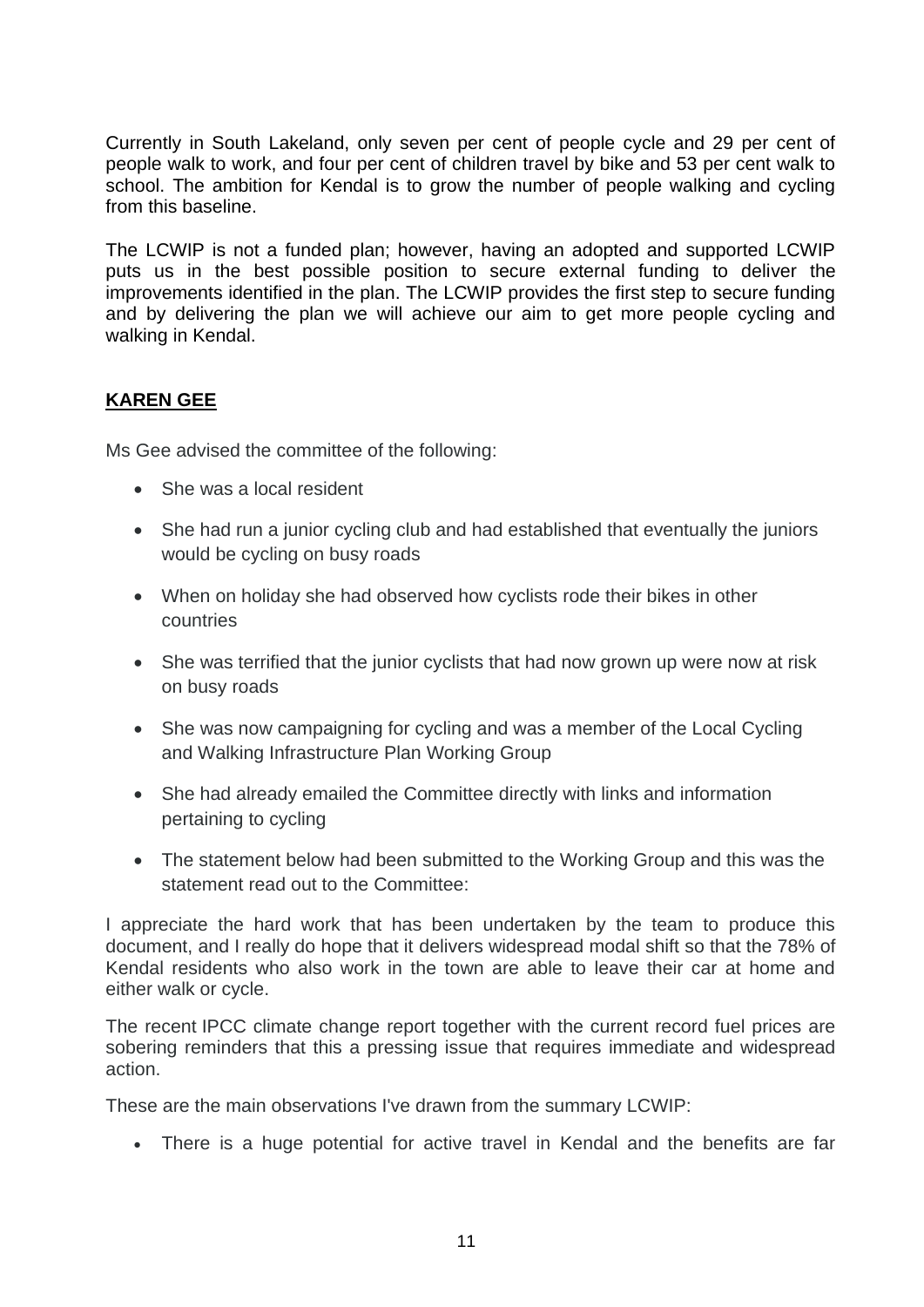reaching

- The residents of Kendal are keen to see investment in active travel and are happy to dedicate road space to this
- People want to walk and cycle from where they live to where they work and shop. and to where they and their children get educated and enjoy themselves.
- They would like to feel safe whilst doing this not just for part, but for all, of their journey
- The above points are all backed up by a lot of studies, surveys, and plans. So many in fact they need 15% of the document to list them all and another 30% to discuss them.

I have several areas of extreme concern with the Summary LCWIP.

The misleading wording that building of the Kendal Northern Access Route (KNAR) is going to result in an "expected reduction in traffic and reduced need for vehicular capacity" remains, as does the link between improving the key route through the town centre for active travel.

The data in appendix 4 of the [KNAR outline business case](https://cumbria.gov.uk/elibrary/Content/Internet/544/17312/43353141847.pdf) clearly shows a very significant increase in the number of junctions in Kendal approaching or exceeding capacity by 2036, whether a new road is built or not. The KNAR may slightly reduce volumes from the huge peak, but not to a level where widespread active travel is suddenly possible.

We need urgent and significant modal shift years before the road is built to avoid such over-capacity on the road network.

It is very disappointing that the Highgate / Stricklandgate cycle route is still shown as being dependent on the KNAR (the dotted red line on the cycling network map).

Surface composition, lighting and remoteness on the Priority 1 northern river route means this could end up being a leisure route rather than an active travel route

Direction of travel on Wildman Street means it will be difficult to return to Sandylands estate from the town centre by bike.

Poor design on the Shap Road and Burton Road provision is not conducive to increasing active travel along these key corridors.

There are no quick wins that can be delivered from within existing budgets.

There is no plan to increase cycling rates for children and young people going to primary schools or Kendal College.

There is no acknowledgement that improvements to bicycle technology will increase the distances and gradients it is possible to cycle.

There is no plan of action around the "soft" measures also needed to encourage modal shift, such as bike storage, cycle training, and junction priorities.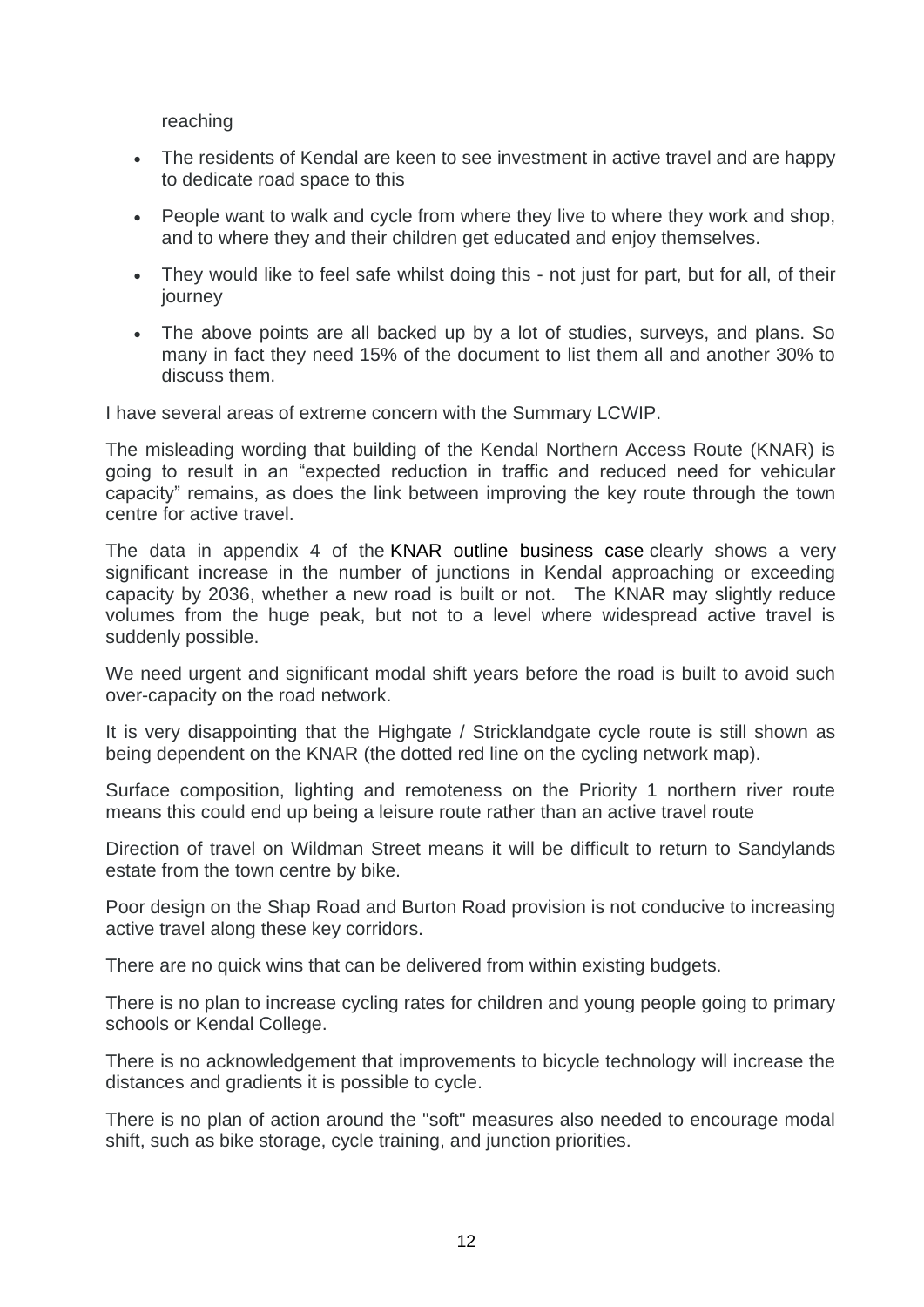I do hope that the LCWIP can act as a catalyst to increase the pace of change here in Kendal, but in its current format (tied to the KNAR, with unambitious timescales for delivery) it is unlikely to do that.

Where cycling and walking initiatives move into design and implementation phase I would be more than happy to help facilitate engagement with the local cycling community. We all know that it's the finer details of a route that determine whether it's usable or not.

I look forward to successful funding bids for cycling and walking infrastructure on its own merits.

#### Chair's response:

Thank you for your statement on the LCWIP.

The LCWIP seeks to present an ambitious and deliverable pipeline of measures for Kendal, with 31 km of cycling routes and 21 km of walking routes. With funding, many of these could progress at pace.

In effect the LCWIP helps prioritise schemes for early delivery and 'quick wins' that will achieve good outcomes and modal change. Support for walking and cycling infrastructure usually increases further once it is built and people are using it. These early wins will then 'set the scene' and develop a local 'traction' that can be built on in developing an extensive network to encourage and support a step change in numbers cycling and walking.

We are being proactive: in seeking to move schemes forward the Council has used its Environment fund for 2021/22 to make improvements to the Canal Towpath and are currently considering priorities for 2022/23. We have also commenced further development work on a number of schemes within the plan.

As set out in the LCWIP, the Council is also preparing a business case to secure delivery funding for the Kendal Northern Access Route. Part of this will be measures to improve the public realm and cycling and walking infrastructure within the town centre.

Evidence shows that the Kendal Northern Access Route would provide significant benefit by allowing traffic to reroute onto the new road and reducing the impact of traffic in the town centre.

The next phase of development work and Outline Business Case gives us the opportunity to look at the use and prioritisation of roads in the town centre. As part of the Kendal Northern Access Route scheme there will be an opportunity to explore whether a continuous cycling route through the town centre could be funded and delivered by the scheme.

The LCWIP for Kendal is a live document that will be regularly reviewed to ensure the most appropriate routes for cycling and walking are identified and prioritised for future delivery. The LCWIP takes into account the overlaps and synergies with other plans, schemes and strategies.

This means the network priorities will be reviewed and updated periodically, particularly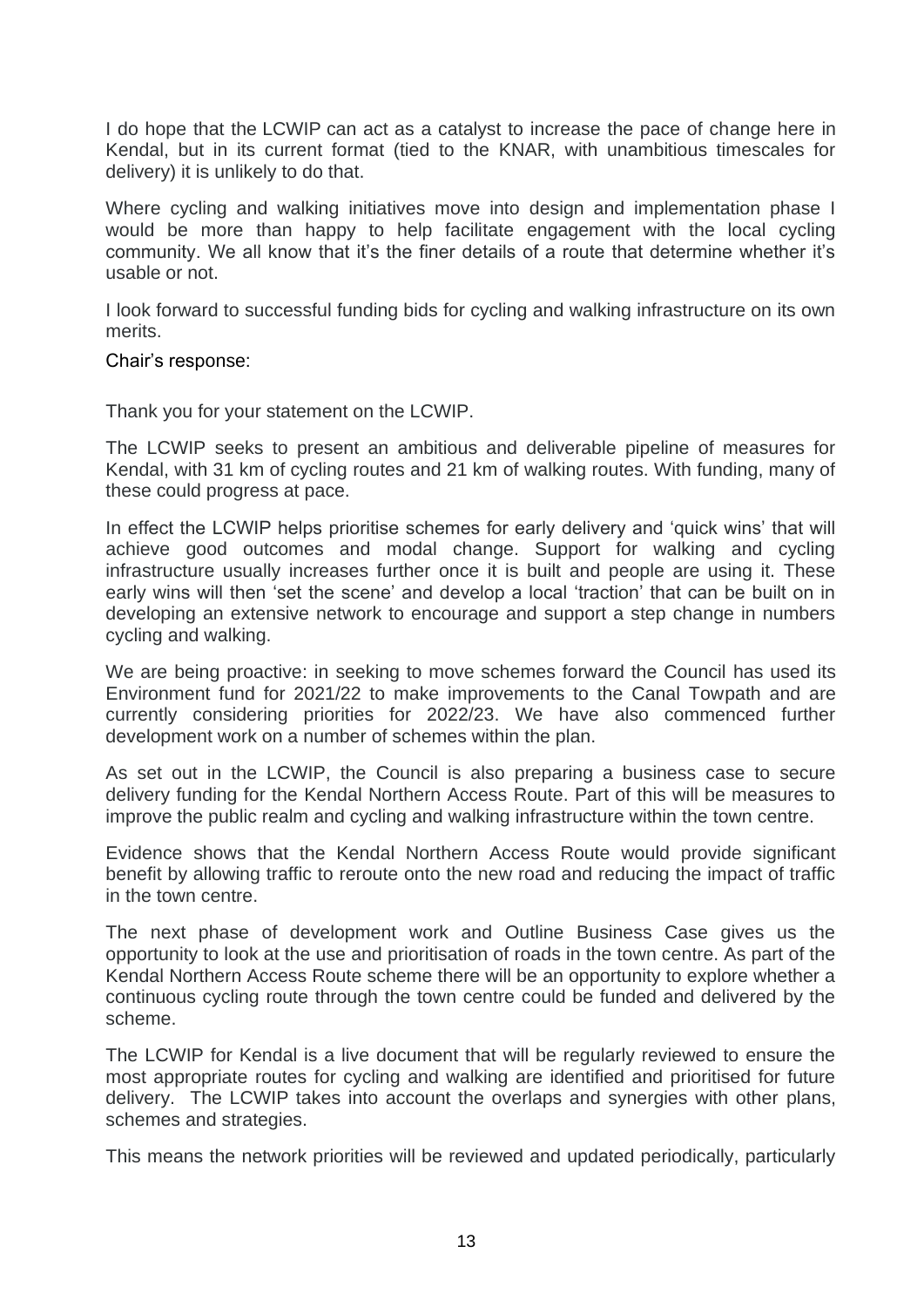if there are any significant changes in local circumstances, such as the publication of new policies or strategies, new development sites, if funding bids are successful and as walking and cycling networks mature and expand.

The Chair asked Ms Gee if she had one supplementary question to clarify any point relating to her question. Ms Gee asked if the responses to the first public consultation on the proposed network would be taken into consideration. The Chair confirmed they would.

The Chair invited the public participants to watch the rest of the meeting from the public gallery.

Given the number of participants and the length of time to read out statements by an officer (from people who could not make the meeting) it was questioned if the Public Participation Scheme could be reviewed.

The Senior Democratic Services Officer provided Constitutional advice regarding the County Council's Public Participation Scheme in terms of deadline dates for submissions, allowing a proxy to read out a person's statement, providing statements and responses to the Committee in advance of/after the meeting and how to ascertain if an individual is a vexatious complainant. The Area Manager observed that public participation was frequently tied to matters for determination by the Committee on its published Agendas. The Chair encouraged the public's right to participate in local democracy proceedings.

# **65 EXCLUSION OF PRESS AND PUBLIC**

RESOLVED that, the press and public not be excluded from the meeting for any item of business.

# **66 DISCLOSURES OF INTEREST**

There were no disclosures of interest made at the meeting.

# **67 MINUTES**

RESOLVED that, the minutes of the meeting of the Local Committee held on 26 January 2022 were confirmed as circulated.

# **68 AREA WORKING IN SOUTH LAKELAND**

A report was considered from the Executive Director – Corporate, Customer and Community Services regarding Area Planning in South Lakeland. The report provided service information and offered recommendations to South Lakeland Local Committee for approval from the Strategic Planning Working Group and Children and Young People's Working Groups. The report also provided Local Committee with an update on activity against agreed priorities and provided an overview of the current budget position.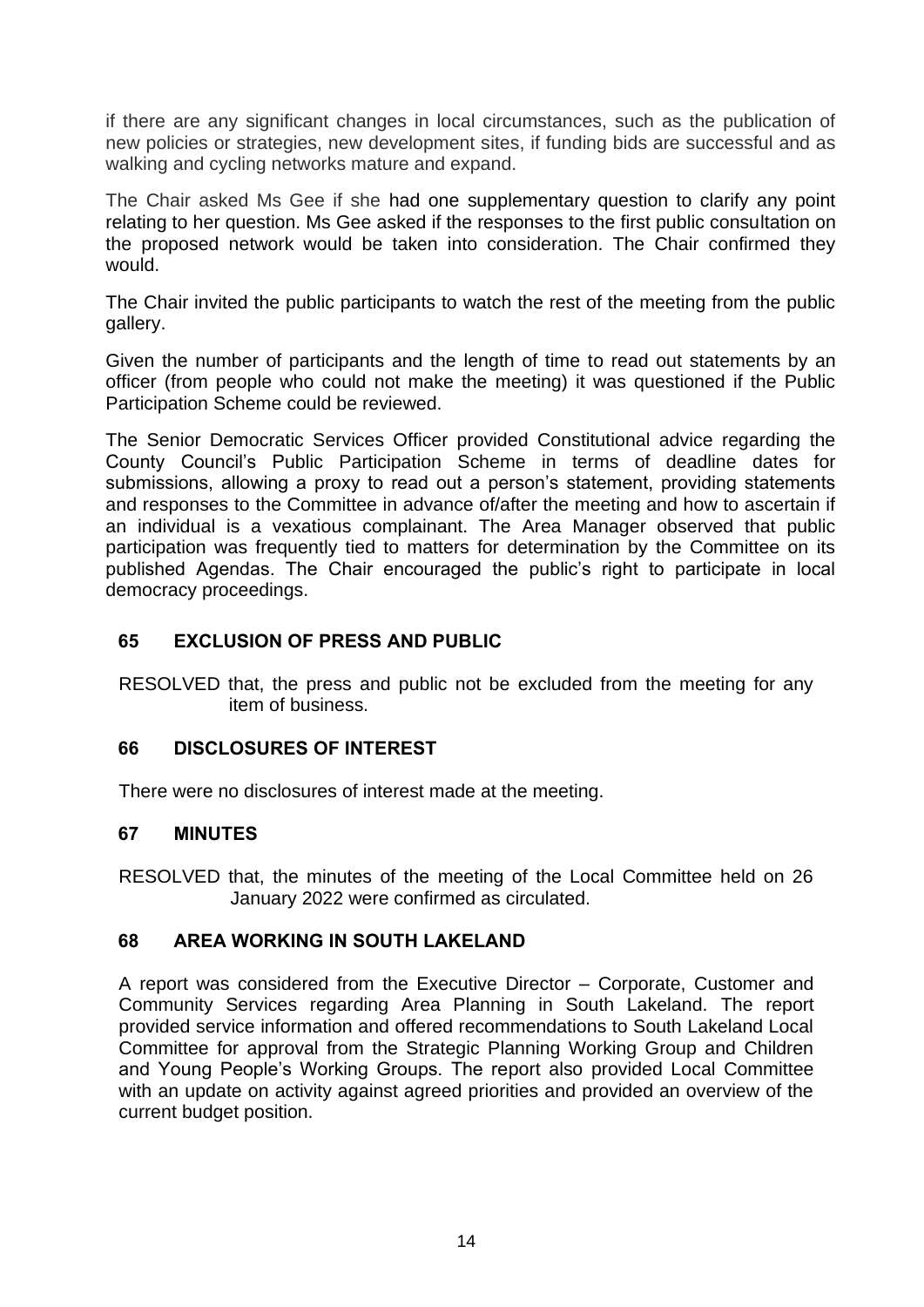The Area Manager presented the report. She guided members through the activity of the Area Team since the last meeting. Attention was drawn to the change of date in Recommendation 9 from 2023/24 to 2022/23. Details were provided on the reasons for all of the amounts to be agreed for each recipient. Attention was drawn specifically to the amount to be carried forward into the next financial year to the Sandgate Hydrotherapy Pool Budget. Members were advised that the appointment of Councillor Willis to the Management Committee of Newbridge House PRU was a joint appointment with Barrow Local Committee, which had agreed the appointment of Councillor Willis.

The recommendations as set out in the report were moved by Mr Cook and Seconded by Mr Bland. These were agreed by assent of the Committee.

RESOLVED that,

- 1 Members note the budget update for 2021-22 including the commitments and expenditure to date, Appendix A of the report.
- 2 Members note the work of the Strategic Planning Working Group as set out in the minutes at Appendix B of the report
- 3 Members agree an amount of £10,000 to Ulverston Town Council to enable the progression of the Ulverston Multi-use Greenway from the Economic Initiatives Budget, Appendix C of the report.
- 4 Members agree the current list of Environment Fund and Contain Outbreak Management Fund schemes as outlined in Appendix D of the report.
- 5 Members note the work of the Children and Young People's Working Group as set out in the minutes at Appendix E of the report..
- 6 Members agree to decommit an amount of £2,500 which was previously agreed for the Park Play Initiative from the 0-19 budget due to a contribution towards the scheme from our partner, SLDC. The Local Committee will now provide an amount of £5K for the scheme rather than £7,500.
- 7 Members agree an amount of £6,468 to Right2Work which will provide support to young, disengaged people to help them into work placements, college or apprenticeships, from the 0-19 budget, Appendix F of the report.
- 8 Members agree an amount of £9,200 towards the Kendal Futures Project Manager post from the 2022/23 Economic Initiatives Budget, see Appendix G of the report.
- 9 Members commit the end-of-year surplus amount in the Sandgate Hydrotherapy Pool Budget towards the continued operation and recovery of the pool in the 2022/23 financial year.
- 10 Members agree the appointment of Councillor Willis to the Management Committee of Newbridge House PRU as outlined in paragraphs 4.12 - 4.14 of the report.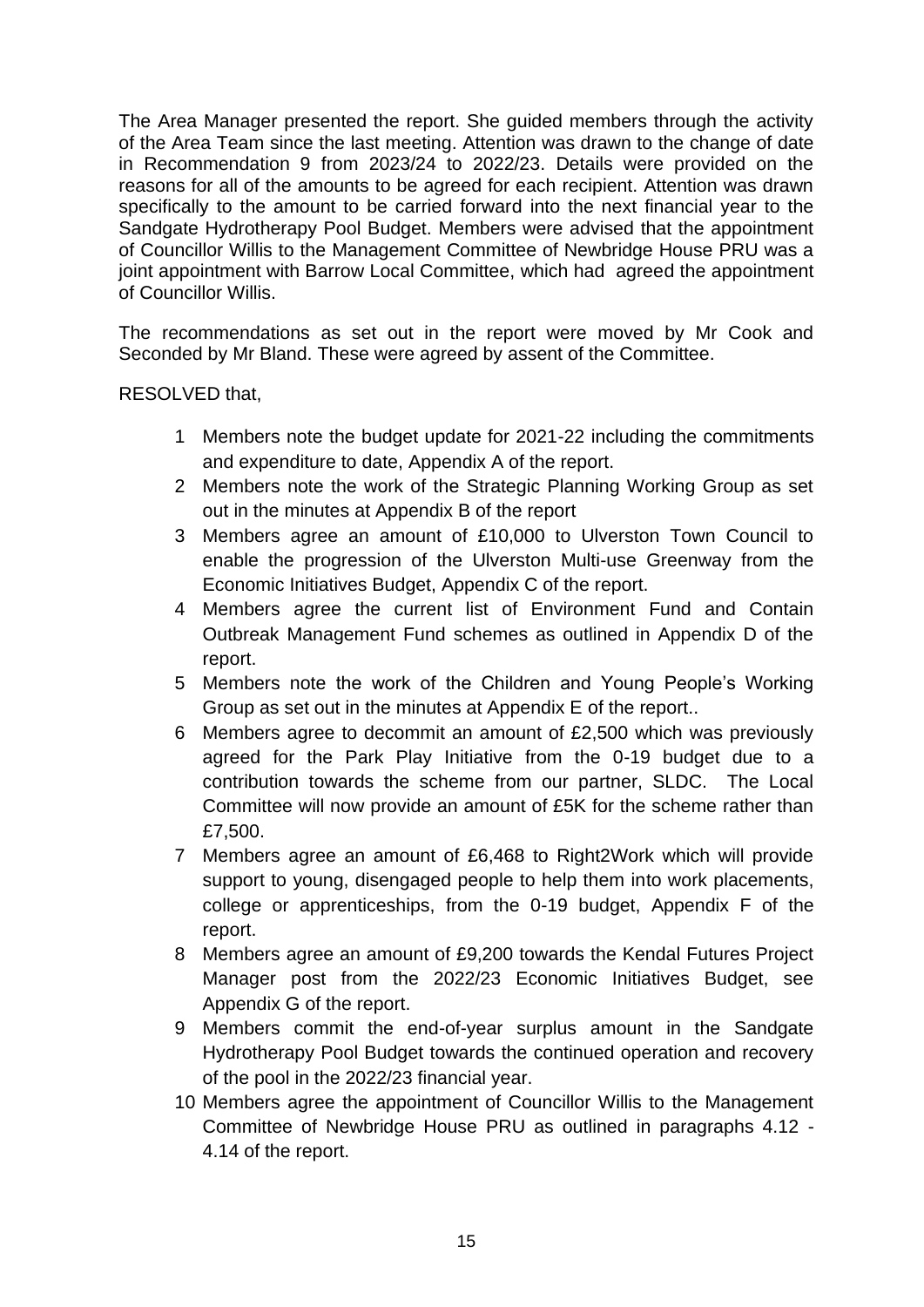# **69 KENDAL LOCAL CYCLING AND WALKING INFRASTRUCTURE PLAN**

The Chairman changed the order of business and this item was taken after Public Participation.

A report was considered from the Executive Director – Economy and Infrastructure regarding the Kendal Local Cycling and Walking Infrastructure Plan. The purpose of the report was to seek approval of the Local Cycling and Walking Infrastructure Plan (LCWIP) for Kendal.

A member moved that the report be postponed to a future meeting in order to allow members to review larger maps. This was not seconded so the motion fell. A member, who wanted Parish Councils to also be able to view the LCWIP asked for it to be circulated in electronic form and in A3. The Senior Programme Manager Cycling and Walking undertook to arrange this.

The Senior Programme Manager Cycling and Walking presented the report. Information was provided on why and how the LCWIP had been developed and what its aims were. Two other Local Committees had agreed their LCWIPS to date. It was noted that this was not a funded plan and was the start of a process. The four sections in the LCWIP were explained for members and the work with strategic partners was detailed, along with the next steps. It was stressed that the document was a live one and would continue to develop.

The Chair commented positively on the number of responses received to the consultation and acknowledged the importance of cycling to the South Lakeland population.

A member raised that there were more walkers than cyclists and asked how the LCWIP would address this. He queried if disabled access had been considered. The Senior Programme Manager Cycling and Walking talked to members about the core walking zone and routes, adding that design guidance meant access was ensured for all.

A question was asked about the inclusion of children using scooters to school in the LCWIP. The Senior Programme Manager Cycling and Walking explained how this was covered by the Active Travel Team.

The Chair asked when Government feedback on the LCWIPs would be received and how the Plan would be funded. The Senior Programme Manager Cycling and Walking advised on the Government's expectations and how bids would be made for funding. The experience of the consultants brought in to help with the drafting of the LCWIP and how it was detailed and ambitious was noted. It was stressed that the LCWIP was a core network of routes which could then expand into other areas.

A member considered that it was key to note that the LCWIP was unfunded. He commented on the work ahead with schools and partners for the new Westmorland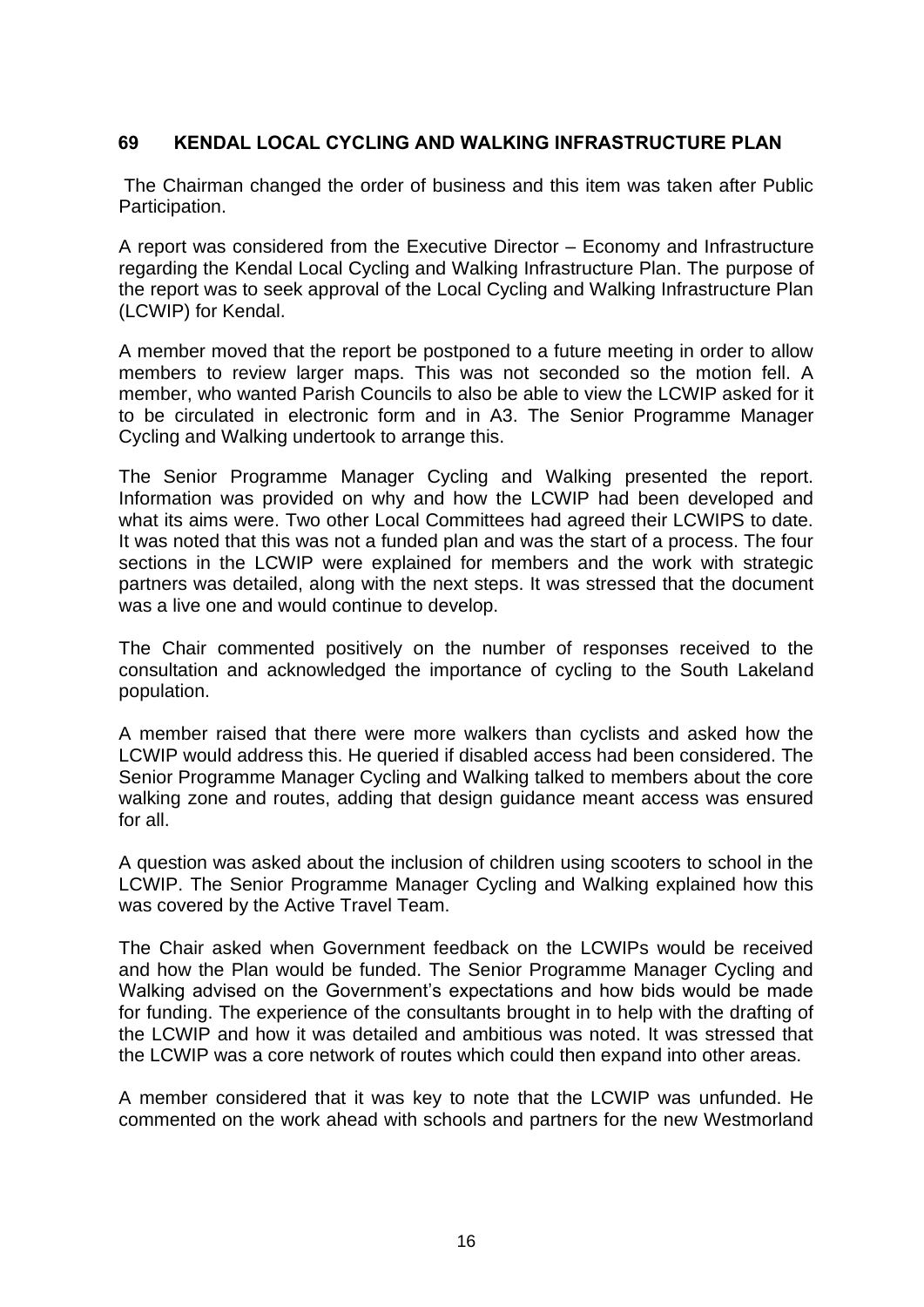and Furness Authority to develop the LCWIP. He considered the LCWIP to be a good start and urged members to support it.

After drawing attention to the need for safe routes and the barriers to cycling, a member asked how those issues were being addressed. The Senior Programme Manager Cycling and Walking reported that the LCWIP was the first stage in the process, adding that schemes would be developed to overcome barriers. Behavioural change would also need to take place to complement the implementation of infrastructure

A member was concerned that safe routes to schools was not key in the LCWIP. The Senior Programme Manager Cycling reassured members that links would be made with the Active Travel Team who currently worked with schools on this matter. The Chair referred to the Committee's funding and support for Safe Routes to School.

After welcoming the LCWIP, a member asked if consideration had been given to vulnerable people and people with mobility issues during its development. The Senior Programme Manager Cycling and Walking reassured members that this would be addressed during the design stage.

Mr Hogg moved that the recommendations as set out in the report be agreed. He talked about a number of Kendal's unique selling points and referred to the number of cyclists in Kendal. He asked if the Senior Programme Manager Cycling and Walking had been involved in the development of the Kendal 20mph proposal. It was confirmed that the Senior Programme Manager Cycling and Walking was liaising with the relevant officers on this matter and she highlighted a number of reasons why Kendal was unique. Another member raised the importance of reviewing routes that did not have connectivity.

The Committee's attention was drawn to the number of respondents to the two public consultations. A member was disappointed at the small number of people who had engaged in the process. The Chair explained that the response rate was higher than in other areas of the county. The Senior Programme Manager Cycling and Walking concurred and added that detailed responses had been received which had been very useful to the development of the LCWIP.

Discussion ensued on the lack of reference to children in the LCWIP. Ms Filmore proposed that the LCWIP be brought back to a future meeting, after reference to children was included. The Chair explained that the LCWIP was a live document which would allow for changes to be made. Ms Filmore then asked for the points made during this item to be submitted to the LCWIP Working Group for its information. A member asked that there were clear communications to the public about the LCWIP.

Mr Cook seconded Mr Hogg's motion with the addition that children and young people be central to the LCWIP be added to the motion. Mr Hogg did not agree with the addition to the motion as he considered that the LCWIP was for everyone. The Chair agreed that the LCWIP did not exclude anyone.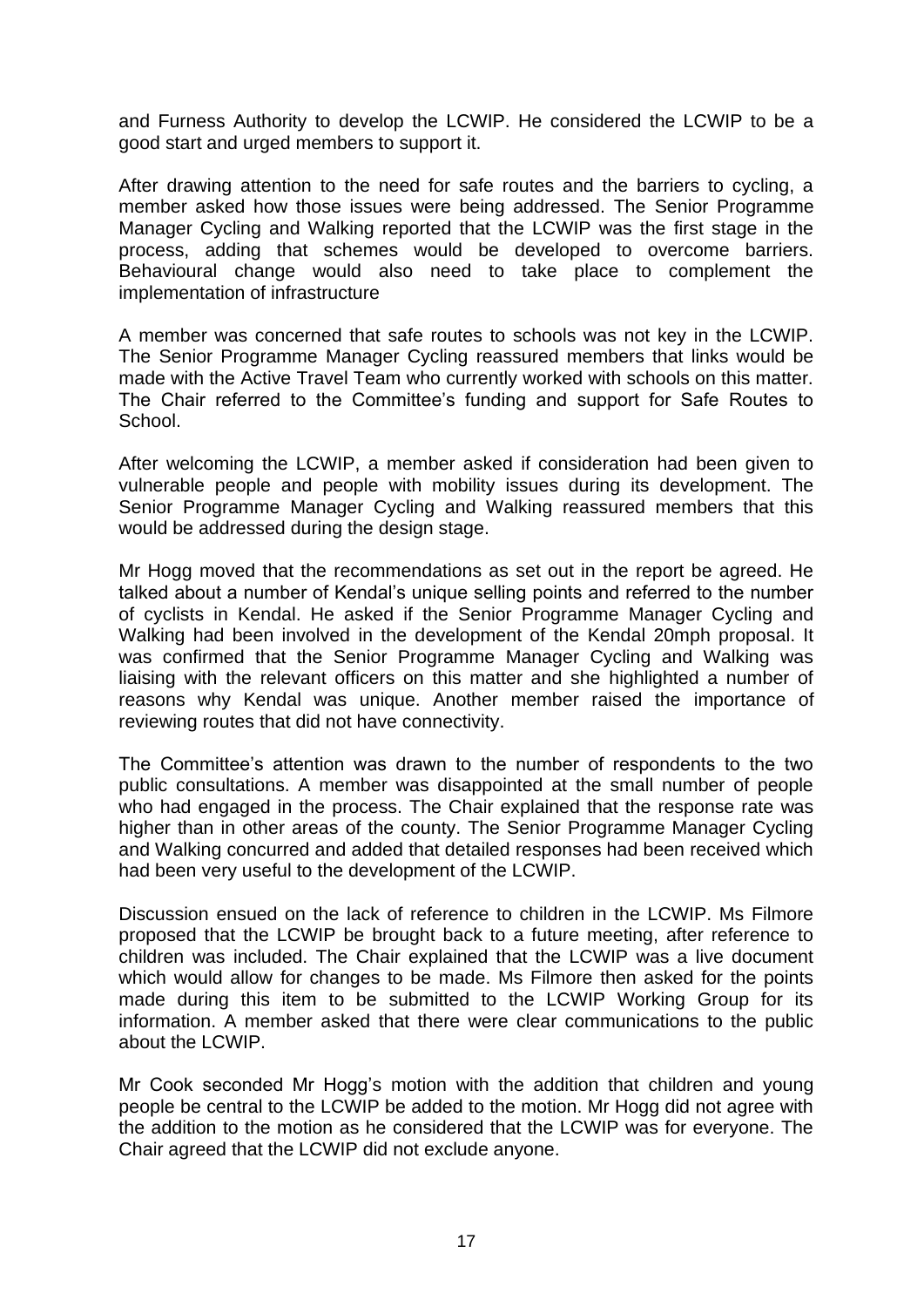The Senior Programme Manager Cycling and Walking advised that agreeing the LCWIP was only the first step. It could then be updated and changed as it was a live document. She confirmed that there would be a communications strategy for the Plan and officers would work with members in developing the Plan.

Mr Cook seconded the Motion, as proposed by Mr Hogg, without any additional wording.

The Chair asked if the motion (recommendations as set out in the report be agreed) was agreed. This was agreed by assent of the Committee.

RESOLVED that,

- 1 Members approve the LCWIP for Kendal as attached at Appendix 1 of the report.
- 2 Members delegate authority to the Executive Director Economy and Infrastructure in consultation with the Chair and Vice Chair of the Local Committee to make any necessary minor amendments to the Kendal LCWIP prior to its publication.

# **70 SOUTH LAKELAND DISTRICT COUNCIL OFF STREET PARKING PLACES ORDER AMENDMENT 17**

A report was considered from the Executive Director – Economy and Infrastructure regarding the South Lakeland District Council Off Street Parking Places Order Amendment 17. It was an information report regarding the making of an Order to amend the fees and charges within the existing "The South Lakeland District Council (Off Street parking Places) Order 2004".

The Traffic Management Manager presented the report. The background to the proposals were explained and what the effects of the proposal would be were detailed for the Committee.

There were no questions or debate on this item. The Chair asked if the recommendation as set out in the report was agreed. This was agreed by assent of the Committee.

RESOLVED that, the Local Committee notes that South Lakeland District Council are proposing to introduce The South Lakeland District Council (Off Street Parking Places) Order 2004 (Amendment No 17) Order 2022, as set out in Appendix 1 attached to the report.

# **71 2021/22 HIGHWAYS DEVOLVED REVENUE AND CAPITAL UPDATE REPORT**

A report was considered from the Executive Director – Economy and Infrastructure regarding the 2021/22 Highways Devolved Revenue and Capital Update Report.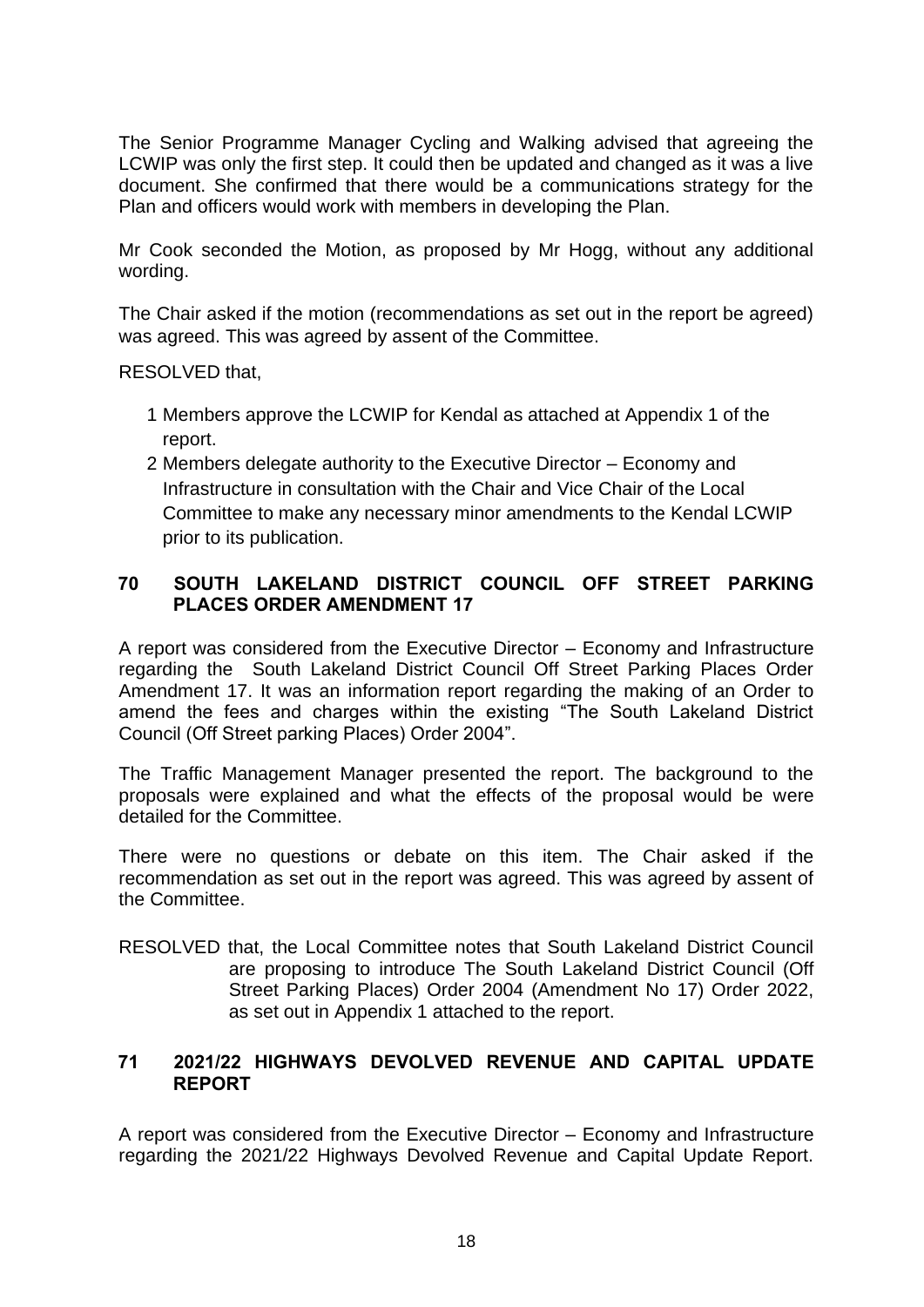The report presented the Highways Devolved Revenue and Devolved Capital and Non-Devolved Capital Budget finance reports and updated members as to current progress on those budget lines as detailed in the appendices attached to the report.

The Local Area Network Manager South Lakeland presented the report and drew out the key messages for members. This included the predicted overspend in the Highways Revenue Budget which was attributed to reactive tree works relating to Storms Arwen and Barra. The Deputy Leader of the Council was investigating ways of the overspend being covered by the corporate centre. The figures relating to the spend for the Devolved Capital Budget and Non Devolved Capital Budget were reported.

The Chair asked if officers were undertaking close budget monitoring in the forthcoming year to ensure the new Westmorland and Furness Authority would not inherit an overspend. The Local Area Network Manager South Lakeland advised that full clarity of the budget for 2022/23 would be known once Full Council had considered any brought forward under or overspends from 2021/22. The Teams would then endeavour that spend was achieved against the agreed revised budgets.

A member referred to the large amount of tree debris still left on the ground following recent storms. The Local Area Network Manager South Lakeland outlined the work being undertaken by contractors until the end of March 2022 in respect of this matter. He confirmed that tree debris on highways land would be cleared by the County Council. It was noted that some debris remained where carriageways had been reopened as that had been the priority but debris would be cleared at a later date.

A member asked about Aggregate Industries, the private contractor who was undertaking work for the County Council as well as National Highways and whether there was only one contractor used at a time. The member wanted to ensure the work programme would be completed. The Local Area Network Manager South Lakeland explained the working arrangements and work programme agreed with Aggregate Industries. He commented that they would be undertaking work on the Principal Road Network early in the 2022/23 financial year.

It was questioned why there was an underspend in the Highways Devolved Capital Budget and pothole allocation when all members had residents contacting them about pothole issues. The Local Area Network Manager South Lakeland advised that the underspend would reduce once two external contractors started repairing potholes which had been identified after the winter. He noted that figures were also out of date when presented by Local Committee due to publication requirements of the report in the Agenda pack.

The Chair asked if the recommendation as set out in the report was agreed. This was agreed by assent of the Committee.

RESOLVED that, Local Committee notes the revenue and capital budget allocations for 2021/22 and the commitments and expenditure recorded to the end of January 2022 and shown in Appendices 1, 2 and 3 of the report.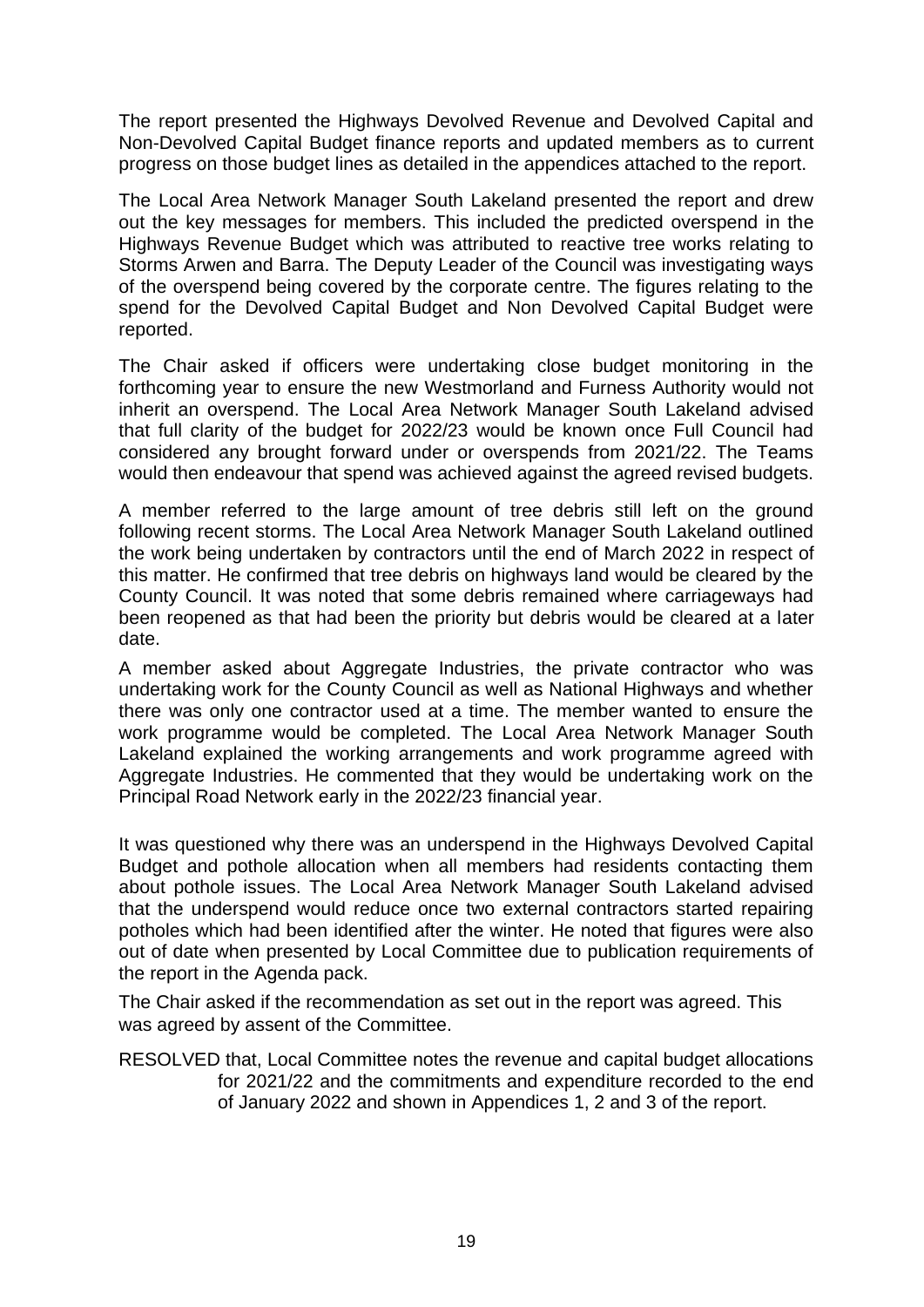# **72 HIGHWAYS AND TRANSPORTATION WORKING GROUP MEETING 16 FEBRUARY, 2022**

A report was considered from the Executive Director – Economy and Infrastructure regarding the Highways and Transportation Working Group Meeting 16 February 2022. The report provided the notes of the meeting of the Highways and Transportation Working Group held on 16 February 2022 and included recommendations for consideration by the Local Committee.

The Vice Chair of the Highways and Transportation Working Group presented the report and proposed that the recommendations as set out in the report be agreed.

The Chair of the Local Committee asked for brief synopsis of the options to be considered in the Kendal Town 20mph Speed Limit Scheme. The Traffic Management Manager advised that options would be developed by the Working Group being set up with Kendal Town Council. Mr Cook reassured the Committee that Kendal Town Council were progressing this matter. The Chair highlighted that the Working Group had the support of County Council members.

The Chair asked if the recommendations as set out in the report was agreed. These were agreed by assent of the Committee.

RESOLVED that,

- 1 Local Committee notes the Minutes of the Working Group meeting of 16 February 2022 which are attached as Appendix 1 of the report.
- 2 That Local Committee:
	- A Approves the bringing into operation of The County Of Cumbria (Various Roads, South Lakeland Area) (Consolidation Of Traffic Regulations) (Order 2002) (U5498 Garsdale Bridge, Sedbergh) (3 Tonnes Maximum Gross Vehicle Weight Restriction) And (U5498 Sedbergh) \_(Prohibition Of Motor Vehicles, Except For Access) Variation Order 20>< ("The Order") in its entirety, as advertised, having taken into account the objections and representations which were received, and having also taken into consideration the matters contained in Section 122(2) of the Road Traffic Regulation Act 1984 which are more specifically referred to at paragraph 7.2 of the Report (which is attached as appendix 2 to the report).
	- B Agrees for Officers to engage in next steps progressing a way forward for a 20mph scheme in Kendal to be through discussion in a working group initially led by Kendal Town Council with membership of other wider stakeholders, with regular updates to the Working Group as it develops.
	- C Agree the Provisional Devolved Highways Revenue Allocations for 2022/23 which is attached as Appendix 1 to the report (and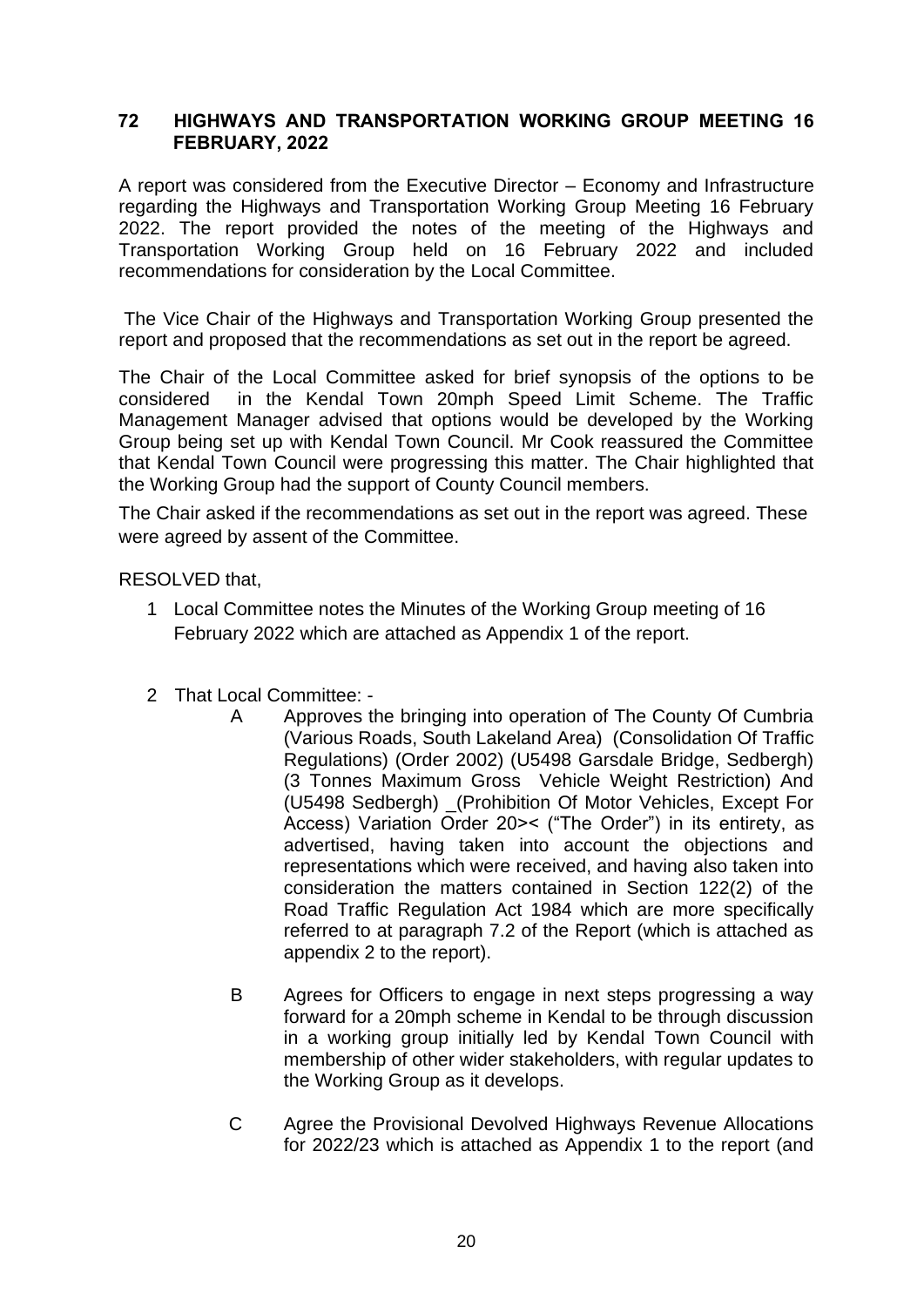Appendix 3 to the report) which has been updated following confirmation of the budget allocation by Full Council on 10th February 2022.

D Notes the details provided in Appendices 1, 2 and 3 of the Working Group report from the Executive Director – Economy and Infrastructure (attached as Appendix 4 of the report) which gave a 2021/22 Flood and Development Management Update and that the Local Committee notes that there are no additional comments in the Appendices to bring to the attention of Local Members. Any significant comments, changes and/or amendments will be highlighted in subsequent and future reports to the Highway and Transportation Working Group.

# **73 SPEED LIMIT VARIATION TRAFFIC REGULATION ORDER A595 AND A5092**

A report was considered from the Executive Director – Economy and Infrastructure regarding the Speed Limit Variation Traffic Regulation Order A595 and A5092. The report set out the responses to the statutory consultation and advertising of the Order referred to at paragraph 3.1 of the report. All of the proposals were summarised in the statutory notice which was attached as Appendix 1 of the report.

The Traffic Management Team Leader - South Lakeland presented the report. The proposals were explained and the consultation process, including the responses received were detailed. The Local Member was in support of the proposals.

Local Member, Mr Brereton thanked the Traffic Management Team Leader - South Lakeland and her team for the work undertaken. He explained the concerns of local residents and explained his reasons for supporting the proposals, including the appropriateness of the 50mph speed limit on the hill. He highlighted that once introduced, the scheme could be revisited and amended if necessary.

The recommendation as set out in the report was moved by Mr Brereton and seconded by Mr Cotton. They were agreed by assent of the Committee.

RESOLVED that, Having taken into account the objections and representations which were received during the statutory consultation and advertisement, and having also taken into consideration the matters contained in Section 122(2) of the Road Traffic Regulation Act 1984 which are more specifically referred to at paragraph 7.2 of this Report, that The County of Cumbria (Various Roads in the District of South Lakeland) (Consolidation and Provision of Speed Limits) (Order 2018) Variation Order (No.8) 20>< ("the Order") be brought into operation as advertised.

# **74 COMMUNITY DEVELOPMENT AND PUBLIC HEALTH ACTIVITY - UPDATE**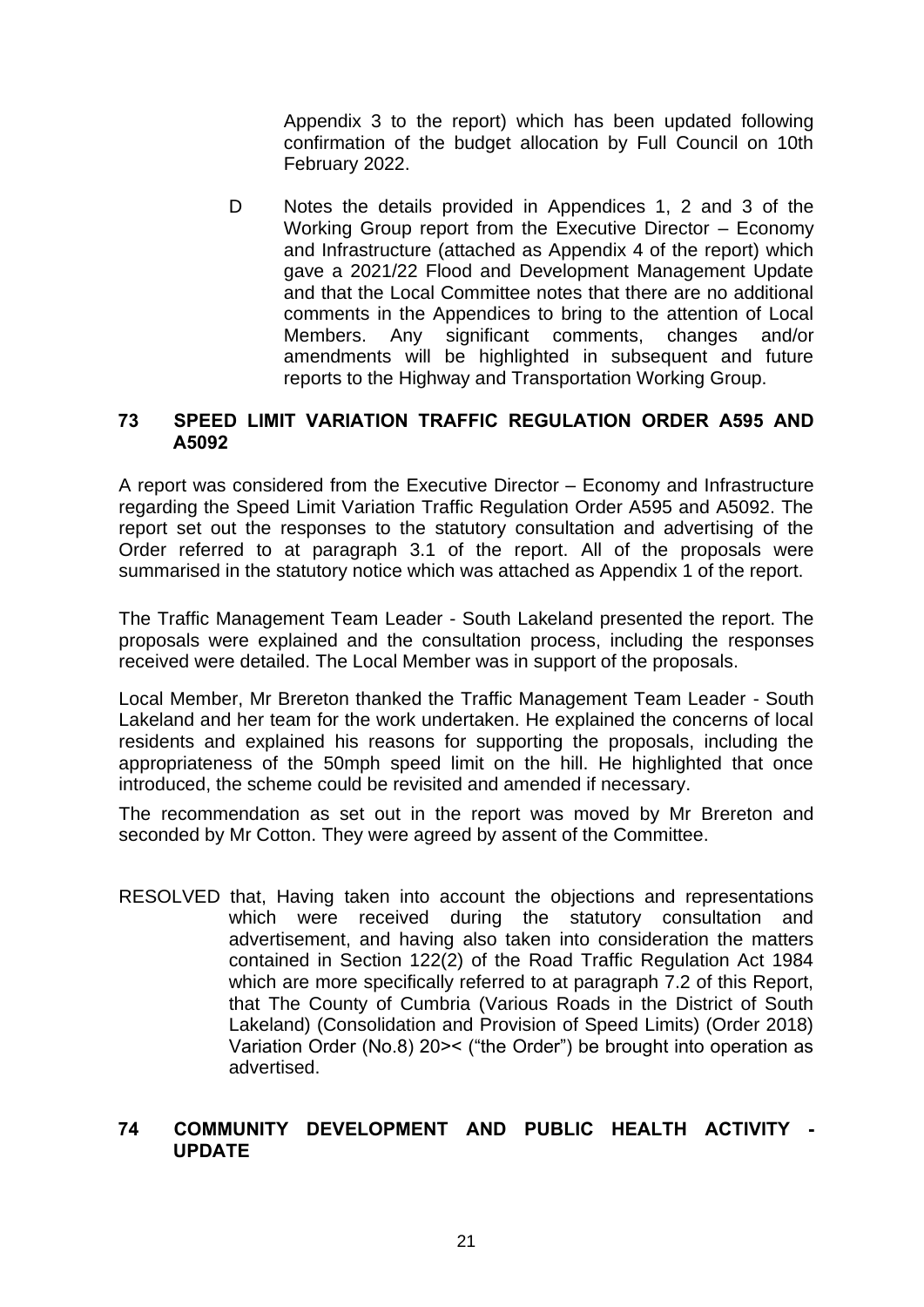An update report was considered from the Executive Director – Economy and Infrastructure regarding Community Development and Public Health Activity. The report drew attention to key Community Development and Public Health Activity undertaken by the South Lakeland Area Support Team and the Locality Public Health Manager.

The Locality Public Health Manager presented the report. He focussed on the impact of the pandemic on the mental wellbeing of the population and on health inequality. He talked about the research that had been undertaken and the impact on young people, women and people with an Asian background. Members were advised of the continuing work of the Mental Wellbeing and Mental Health Partnership which included the distribution of a revised version of the 'Every Life Matters' booklet. It was reported that living with COVID and long COVID were causing high levels of anxiety for some people. The Public Health Team was working with the Lancashire and South Cumbria Resilience Hub who were providing support for people working in care. A number of other initiatives were reported to members.

A short briefing was provided on health inequity and the variation between wards in South Lakeland. A number of events were highlighted for members.

The Locality Public Health Manager undertook to circulate resources relating to public events to members.

A member urged the public to take up the offer of vaccine boosters.

Mrs Sanderson reported that schools still had high numbers of COVID cases and advised that she still had regular meetings with the Assistant Director - Education and Skills and the Director of Public Health on this matter.

Mrs Sanderson thanked Cumbria Fire and Rescue Service for their hard work at two recent fires in her division.

RESOLVED that, the report be noted.

# **75 PARTNER ORGANISATIONS**

#### **76 OUTSIDE BODIES**

There were no reports to Committee at this meeting.

# **77 CHILDREN'S CHAMPION**

Mrs Evans gave a briefing on the business she had taken part in as her role as the Local Committee's Children's Champion.

Mrs Evans thanked Foster Carers for their dedication. She briefly reported on her recent attendance at the Foster Carers Steering Group. She reported that Foster